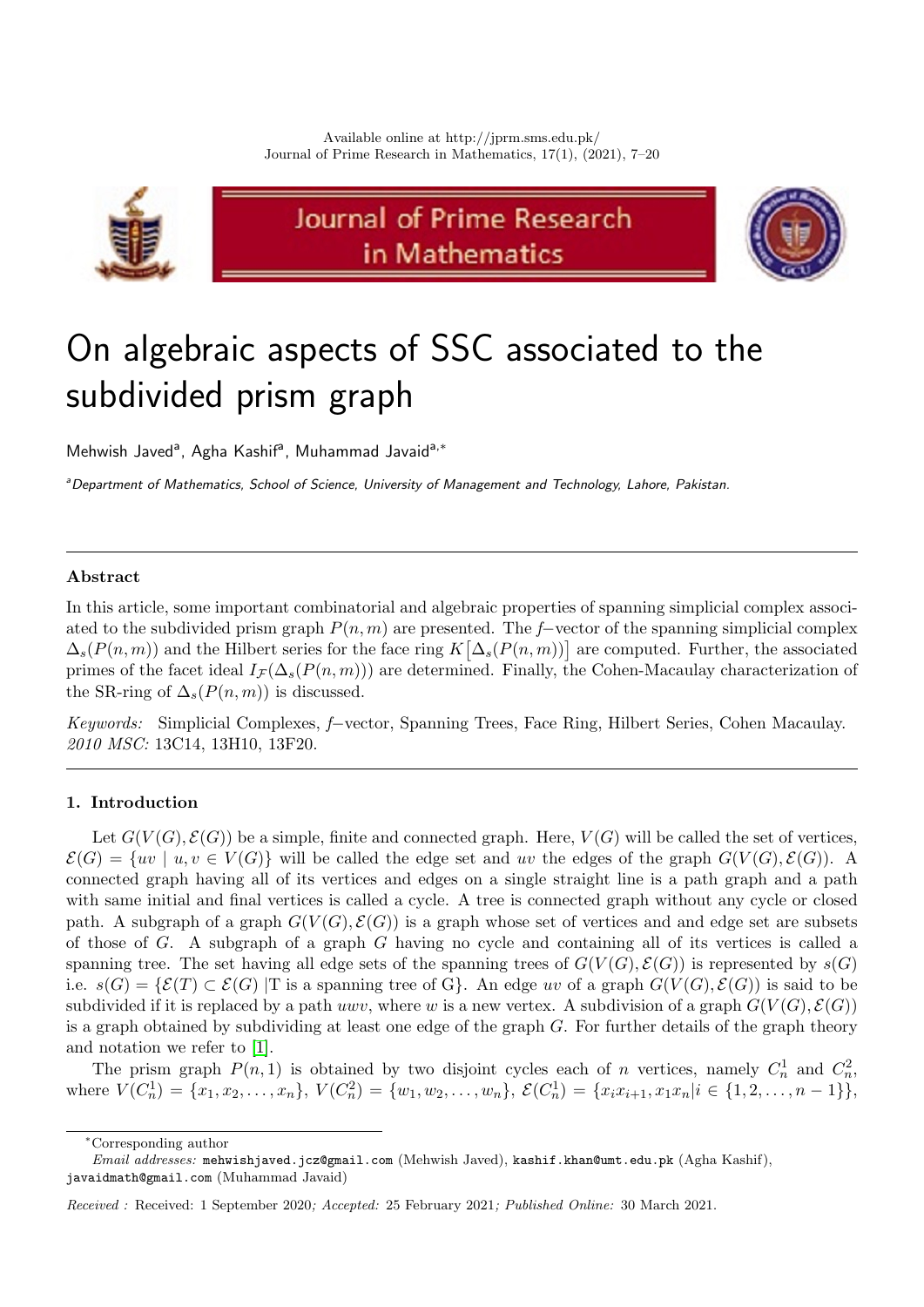

<span id="page-1-1"></span><span id="page-1-0"></span>Figure 1: The subdivided prism graph  $P(3, m)$ 

 $\mathcal{E}(C_n^2) = \{w_iw_{i+1}, w_1w_n|i \in \{1, 2, \ldots, n-1\}\}\$  together with additional edges  $w_ix_i$ , where  $i \in \{1, 2, \ldots, n\}$ . The subdivision of the prism graph obtained by inserting m vertices between each edge of the cycle  $C_n^2$  will be called subdivided prism graph denoted by  $P(n, m)$ . The subdivided prism graph  $P(3, m)$  is shown in the Figure [1.](#page-1-0) The edge set of the subdivided prism graph  $P(n, m)$  is given by

$$
\mathcal{E}(P(n,m)) = \{e_{11}, e_{12}, \dots, e_{1(m+2)}, e_{1(m+3)}, e_{21}, e_{22}, \dots, e_{2(m+2)}, e_{2(m+3)},\
$$

$$
e_{31}, e_{32}, \dots, e_{3(m+2)}, e_{3(m+3)} \dots, e_{n1}, e_{n2}, \dots, e_{n(m+2)}, e_{n(m+3)}\}.
$$
(1.1)

The edge sets of the apparent cycles  $C_0, C_1, C_2, \ldots, C_n$ , and  $C_{n+1}$  of the subdivided prism graph  $P(n,m)$  are  $\mathcal{E}(C_0) = \{e_{12}, e_{22}, e_{32}, \ldots e_{n2}\}, \ \mathcal{E}(C_n) = \{e_{n1}, e_{n2}, e_{n3}, e_{11}\}, \ \mathcal{E}(C_t) = \{e_{t1}, e_{t2}, e_{t3}, e_{(t+1)1}\}$  for  $t \in \{1, 2, \ldots, n-1\}$  and  $\mathcal{E}(C_{n+1}) = \{e_{13}, e_{14}, \ldots, e_{1(m+3)}, e_{23}, e_{24}, \ldots, e_{2(m+3)}, \ldots, e_{n3}, e_{n4}, \ldots, e_{n(m+3)}\}.$ Let  $[n] = \{1, 2, 3, \ldots, n\}$  be a finite set of positive integers. Then a collection  $\Delta$  of subsets of  $[n]$  is called a simplicial complex (SC) on [n], if (a)  $\{j\} \in \Delta$  for all  $j \in [n]$  and (b)  $F \in \Delta$  implies  $F' \in \Delta$ , for each  $F' \subseteq F$ . A member F of a SC  $\Delta$  is called its face and its dimension is defined as  $\dim(F) = |F| - 1$ . The maximal faces of the SC  $\Delta$  with respect to inclusion are called its facets. The dimension of a SC  $\Delta$  is defined as dim  $\Delta = \max\{\dim F | F \in \Delta\}$ . A SC  $\Delta$  with facets  $\{F_0, F_1, \ldots, F_p\}$  is represented as  $\Delta = \langle F_0, F_1, \ldots, F_p \rangle$ . The f–vector of the SC  $\Delta$  of dimension  $\mathcal D$  is defined as a  $\mathcal D+1$ -tuple  $f(\Delta)=(f_0,f_1,\ldots,f_{\mathcal D})$ , where  $f_j$  denotes the number of j–dimensional faces of the SC  $\Delta$ , where  $0 \leq j \leq \mathcal{D} - 1$ . Let  $\Delta$  be a SC defined on the set of vertices  $[y_1, y_2, \ldots, y_n]$  and  $S = K[y_1, y_2, \ldots, y_n]$  be the respective polynomial ring, where K is a field. Then the Stanley-Reisner ideal of SC  $\Delta$  is a monomial ideal  $I_{\mathcal{N}}(\Delta)$  generated by the square free monomials in polynomial ring  $S = K[y_1, y_2, \ldots, y_n]$  associated to the non faces of the SC  $\Delta$  by assigning one variable to each vertex of the SC  $\Delta$ . The Stanley-Reisner ring of the SC  $\Delta$  is a standard graded algebra denoted by  $K[\Delta] = S/I_{\mathcal{N}}(\Delta)$ . The details related to Stanley-Reisner ring and simplicial complex can be seen in [\[2\]](#page-12-1) and [\[3\]](#page-12-2). In [\[4\]](#page-12-3), Anwar et al. introduced the notion of the spanning simplicial complex (SSC) on a simple, finite and connected graph as follows:

<span id="page-1-2"></span>**Definition 1.** [\[4\]](#page-12-3) Let  $s(G) = \{ \mathcal{E}_1, \mathcal{E}_2, \ldots, \mathcal{E}_t \}$  be the collection of the edge sets of all the spanning trees of the graph  $G(V(G), \mathcal{E}(G))$ . A simplicial complex  $\Delta_s(G)$  defined on  $\mathcal{E}(G)$  such that its facets are the members of  $s(G)$  is called spanning simplicial complex (SSC) of  $G(V(G), \mathcal{E}(G))$ . Mathematically, it can be expressed as follows:

$$
\Delta_s(G) = \langle \mathcal{E}_1, \mathcal{E}_2, \ldots, \mathcal{E}_t \rangle.
$$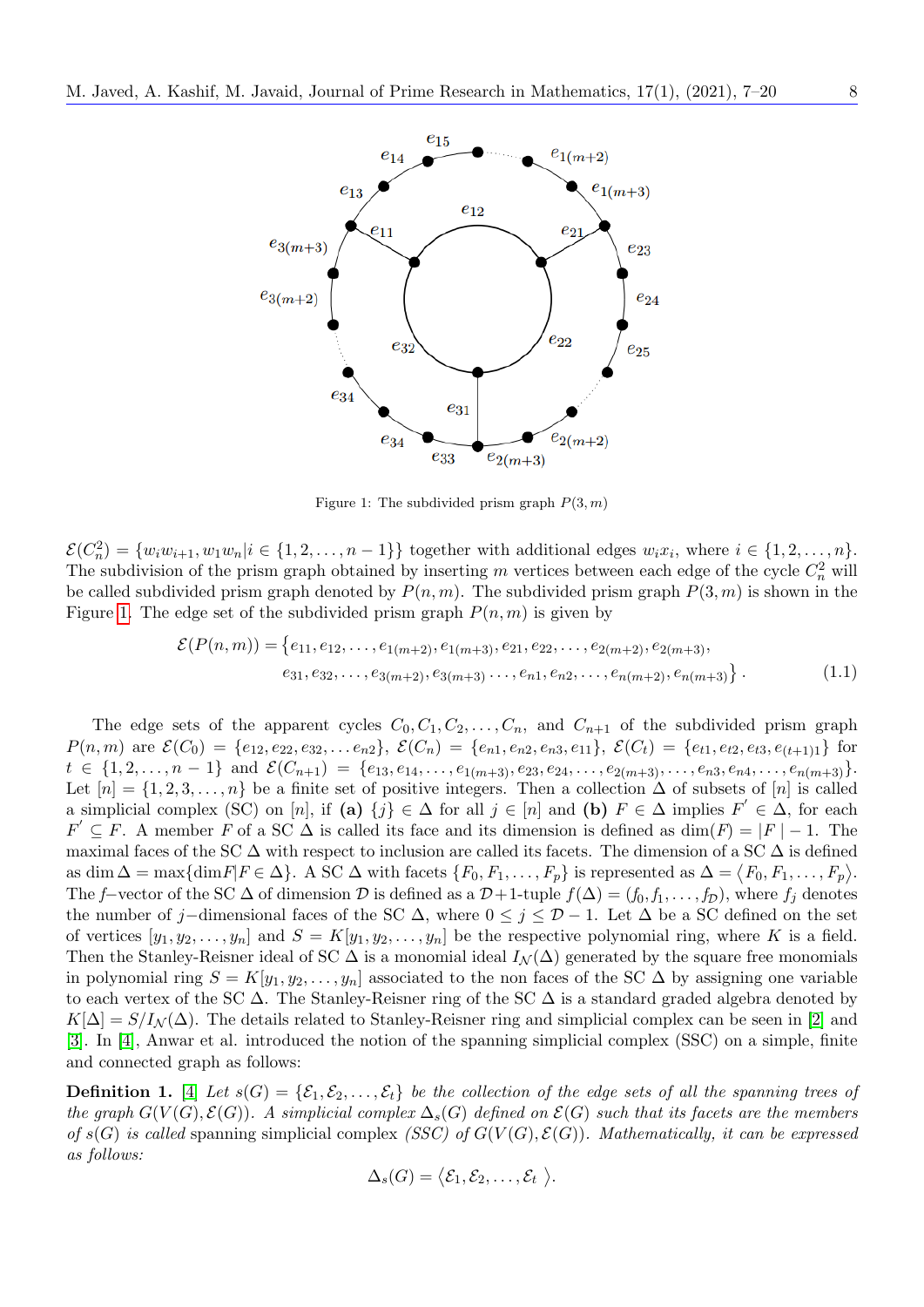Further in [\[4\]](#page-12-3), the authors characterized all spanning trees of the unicyclic graph  $U_{n,m}$  and computed h–vector and Hilbert series of the SR-ring  $K[\Delta_s(U_{n,m})]$ . They showed that the SSC  $\Delta_s(U_{n,m})$  is shifted and shellable. The algebraic properties of SSC of some other classes of graph were discussed in [\[5,](#page-12-4) [6,](#page-12-5) [7,](#page-13-0) [8,](#page-13-1) [9\]](#page-13-2). These classes include r–cyclic graph  $G_{n,r}$ , cyclic graph having n edges and r cycles with exactly one common edge between every two consecutive cycles  $G_{n,r}^1$ , n–cyclic graphs  $G_{t_1,t_2,...,t_n}$  with a common edge, Jahangir's graph  $\mathcal{J}_{m,n}$  and wheel graph  $W_n$ . In [\[8\]](#page-13-1), the authors stated that computing the SSC for an arbitrary graph G is an NP-hard problem. This encourages us to discuss algebraic and combinatorial properties of SSC associated to some more general classes of simple, finite and connected graph.

In this article, some combinatorial and algebraic properties of the subdivided prism graph  $P(n, m)$  are explored. The rest of the article is organized as follows: The Section [2](#page-2-0) enlights the combinatorial properties of the spanning trees of the subdivided prism graph  $P(n, m)$ . In Section [3,](#page-8-0) f–vectors associated to the SSC  $\Delta_s(P(n,m))$  and Hilbert series of the SR-ring  $K[\Delta_s(P(n,m))]$  are presented. Further, in Section [4,](#page-10-0) all associated primes of the facet ideal  $I_{\mathcal{F}}(\Delta_s(P(n,m)))$  of the SSC  $\Delta_s(P(n,m))$  are discussed. Finally, the Section [5](#page-10-1) debates the Cohen-Macaulayness of the SR-ring associated to the SSC  $\Delta_s(P(n,m))$ .

#### <span id="page-2-0"></span>2. Combinatorial characteristics of the subdivided prism graph graph  $P(n, m)$

In the following section, some important combinatorial characterizations of the subdivided prism graph  $P(n, m)$  are discussed. The following lemma gives the count of the total edges in a spanning tree of the subdivided prism graph  $P(n, m)$ .

<span id="page-2-1"></span>**Lemma 2.1.** The number of edges in a spanning tree of the subdivided prism graph  $P(n, m)$  is  $|\mathcal{E}(P(n, m))|$  –  $(n+1).$ 

Proof. Since a spanning tree of a graph is a connected subgraph with no cycles. Therefore, to get the spanning tree of the subdivided prism graph  $P(n, m)$ , n edges are deleted from the n successive cycles  $C_1, C_2, C_3, \ldots, C_n$  such that one edge is removed from each cycle and one from the cycle  $C_0$ , keeping in mind that when a shared edge is deleted from two or more than two cycles then one edge should be deleted from unshared edges of the resulting big cycle. If more than one edges are deleted from the n successive cycles in  $P(n, m)$ , then a disconnection is obtained which is not a spanning tree. Therefore, spanning tree has exactly  $|\mathcal{E}(P(n,m))| - (n+1)$  edges. This completes the proof.  $\Box$ 

It is evident from the Lemma [2.1,](#page-2-1) the spanning trees of the subdivided prism graph  $P(n, m)$  are obtained by deleting exactly  $(n + 1)$  edges from the graph  $P(n, m)$  following the cutting down method as described below:

- 1. Exactly one edge is to be removed from the unshared edges of the cycles and one from the cycle  $C_0$ .
- 2. If a shared edge between two or more than two successive cycles is removed, then exactly one edge must be removed from the resulting big cycle.
- 3. All shared edges can not be removed at a time.
- 4. If all edges of the cycle  $C_0$  are deleted, then no shared edge is to be deleted to keep the graph connected and exactly one edge will be deleted from the outer big cycle.

The set of all spanning trees of the subdivided prism graph  $P(3, 1)$  obtained by the cutting down method is given as follows:

 $s(P(3, 1)) = \{ \{e_{11}, e_{21}, e_{31}, e_{13}, e_{22}, e_{32}, e_{23}, e_{33}\}, \{e_{11}, e_{21}, e_{31}, e_{13}, e_{22}, e_{32}, e_{23}, e_{34}\},$  ${e_{11}, e_{21}, e_{31}, e_{13}, e_{22}, e_{32}, e_{24}, e_{33}}, {e_{11}, e_{21}, e_{31}, e_{13}, e_{22}, e_{32}, e_{24}, e_{34}}, {e_{11}, e_{21}, e_{31}, e_{14},$  $\{e_{22},e_{32},e_{23},e_{33}\},\{e_{11},e_{21},e_{31},e_{14},e_{22},e_{32},e_{23},e_{34}\},\{e_{11},e_{21},e_{31},e_{14},e_{22},e_{32},e_{24},e_{33}\},$  ${e_{11}, e_{21}, e_{31}, e_{14}, e_{22}, e_{32}, e_{24}, e_{34}, e_{11}, e_{21}, e_{31}, e_{13}, e_{12}, e_{32}, e_{23}, e_{33}, e_{14}, e_{21}, e_{31}, e_{13}, e_{14}, e_{15}, e_{16}, e_{17}, e_{18}, e_{19}, e_{10}, e_{11}, e_{12}, e_{13}, e_{14}, e_{15}, e_{16}, e_{17}, e_{18}, e_{19}, e_{19}, e_{10}, e_{11}, e_{12}, e_{13}, e_{14}, e_{15}, e_{16$  $e_{12}, e_{32}, e_{23}, e_{34}$ ,  $\{e_{11}, e_{21}, e_{31}, e_{13}, e_{12}, e_{32}, e_{24}, e_{33}\}$ ,  $\{e_{11}, e_{21}, e_{31}, e_{13}, e_{12}, e_{32}, e_{24}, e_{34}\}$ ,  ${e_{11}, e_{21}, e_{31}, e_{14}, e_{12}, e_{32}, e_{23}, e_{33}}, {e_{11}, e_{21}, e_{31}, e_{14}, e_{12}, e_{32}, e_{23}, e_{34}, e_{14}, e_{21}, e_{31}, e_{14},$  $e_1e_2, e_{32}, e_{24}, e_{33}\}, \{e_{11}, e_{21}, e_{31}, e_{14}, e_{12}, e_{32}, e_{24}, e_{34}\}, \{e_{11}, e_{21}, e_{31}, e_{13}, e_{12}, e_{22}, e_{23}, e_{33}\},$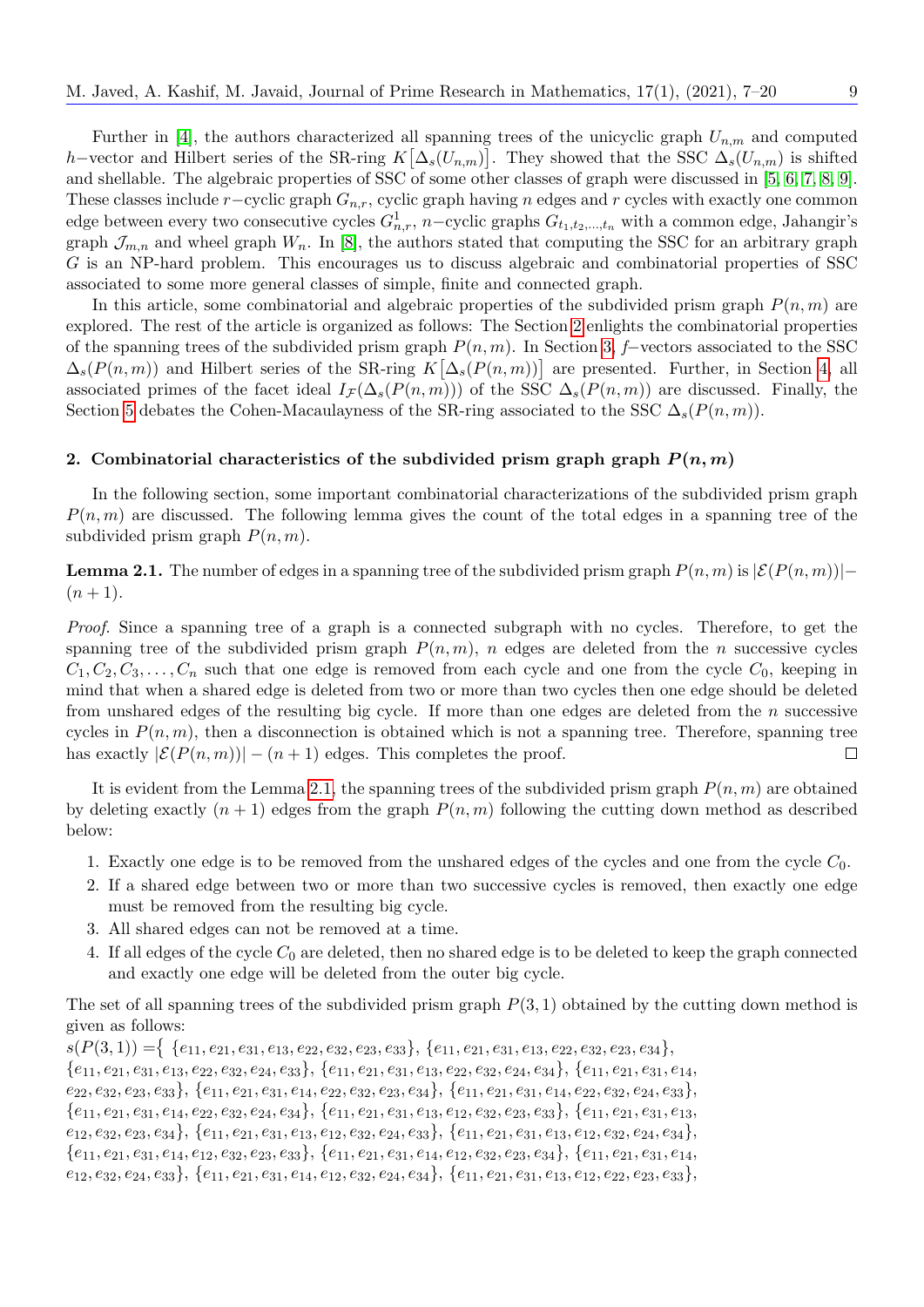${e_{11}, e_{21}, e_{31}, e_{13}, e_{12}, e_{22}, e_{23}, e_{34}}, {e_{11}, e_{21}, e_{31}, e_{13}, e_{12}, e_{22}, e_{24}, e_{33}}, {e_{11}, e_{21}, e_{31}, e_{13}, e_{14}, e_{15}, e_{16}, e_{17}, e_{18}, e_{19}, e_{10}, e_{11}, e_{12}, e_{13}, e_{14}, e_{15}, e_{16}, e_{17}, e_{18}, e_{19}, e_{19}, e_{10}, e_{11}, e_{12}, e_{12}, e_{13}, e_{14}, e_{$  $e_{12}, e_{22}, e_{24}, e_{34}$ ,  $\{e_{11}, e_{21}, e_{31}, e_{14}, e_{12}, e_{22}, e_{23}, e_{33}\}$ ,  $\{e_{11}, e_{21}, e_{31}, e_{14}, e_{12}, e_{22}, e_{23}, e_{34}\}$ ,  ${e_{11}, e_{21}, e_{31}, e_{14}, e_{12}, e_{22}, e_{24}, e_{33}}, {e_{11}, e_{21}, e_{31}, e_{14}, e_{12}, e_{22}, e_{24}, e_{34}}, {e_{11}, e_{21}, e_{31}, e_{13},$  $e_{23}, e_{24}, e_{33}, e_{34}$ ,  $\{e_{11}, e_{21}, e_{31}, e_{14}, e_{23}, e_{24}, e_{33}, e_{34}\}$ ,  $\{e_{11}, e_{21}, e_{31}, e_{23}, e_{13}, e_{14}, e_{33}, e_{34}\}$ ,  ${e_{11}, e_{21}, e_{31}, e_{24}, e_{13}, e_{14}, e_{33}, e_{34}}, {e_{11}, e_{21}, e_{31}, e_{33}, e_{13}, e_{14}, e_{23}, e_{24}}, {e_{11}, e_{21}, e_{31}, e_{34},$  $e_{13}, e_{14}, e_{23}, e_{24}$ ,  $\{e_{11}, e_{21}, e_{31}, e_{32}, e_{33}, e_{23}, e_{24}, e_{13}\}$ ,  $\{e_{11}, e_{21}, e_{31}, e_{32}, e_{33}, e_{23}, e_{24}, e_{14}\}$ ,  $\{e_{11}, e_{21}, e_{31}, e_{32}, e_{33}, e_{13}, e_{14}, e_{23}\}, \{e_{11}, e_{21}, e_{31}, e_{32}, e_{33}, e_{13}, e_{14}, e_{24}\}, \{e_{11}, e_{21}, e_{31}, e_{32}, e_{33}, e_{14}, e_{34}\}$  $e_{34}, e_{23}, e_{24}, e_{13}$ ,  $\{e_{11}, e_{21}, e_{31}, e_{32}, e_{34}, e_{23}, e_{24}, e_{13}\}$ ,  $\{e_{11}, e_{21}, e_{31}, e_{32}, e_{34}, e_{13}, e_{14}, e_{24}\}$ ,  $\{e_{11}, e_{21}, e_{31}, e_{32}, e_{34}, e_{13}, e_{14}, e_{23}\}, \{e_{11}, e_{21}, e_{31}, e_{22}, e_{23}, e_{33}, e_{34}, e_{13}\}, \{e_{11}, e_{21}, e_{31}, e_{22},$  $e_{23}, e_{33}, e_{34}, e_{14}$ ,  $\{e_{11}, e_{21}, e_{31}, e_{22}, e_{23}, e_{13}, e_{14}, e_{33}\}, \{e_{11}, e_{21}, e_{31}, e_{22}, e_{23}, e_{13}, e_{14}, e_{34}\},$  ${e_{11}, e_{21}, e_{31}, e_{22}, e_{24}, e_{33}, e_{34}, e_{13}}, {e_{11}, e_{21}, e_{31}, e_{22}, e_{24}, e_{33}, e_{34}, e_{13}}, {e_{11}, e_{21}, e_{31}, e_{22},$  $e_{24}, e_{13}, e_{14}, e_{33}$ ,  $\{e_{11}, e_{21}, e_{31}, e_{32}, e_{24}, e_{13}, e_{14}, e_{34}\}$ ,  $\{e_{11}, e_{21}, e_{31}, e_{12}, e_{13}, e_{23}, e_{24}, e_{33}\}$ , {e11, e21, e31, e12, e13, e23, e24, e34}, {e11, e21, e31, e12, e13, e33, e34, e23}, {e11, e21, e31, e12,  $e_{13}, e_{33}, e_{34}, e_{24}\}, \{e_{11}, e_{21}, e_{31}, e_{12}, e_{14}, e_{23}, e_{24}, e_{33}\}, \{e_{11}, e_{21}, e_{31}, e_{12}, e_{14}, e_{23}, e_{24}, e_{34}\},\$  ${e_{11}, e_{21}, e_{31}, e_{12}, e_{14}, e_{33}, e_{34}, e_{23}}, {e_{11}, e_{21}, e_{31}, e_{12}, e_{14}, e_{33}, e_{34}, e_{24}}, {e_{21}, e_{31}, e_{13}, e_{14},$  $\{e_{22}, e_{32}, e_{23}, e_{33}\}, \{e_{21}, e_{31}, e_{13}, e_{14}, e_{22}, e_{32}, e_{24}, e_{33}\}, \{e_{21}, e_{31}, e_{13}, e_{14}, e_{22}, e_{32}, e_{24}, e_{34}\},$  ${e_{21}, e_{31}, e_{13}, e_{14}, e_{22}, e_{32}, e_{23}, e_{34}}, {e_{21}, e_{31}, e_{13}, e_{14}, e_{12}, e_{32}, e_{23}, e_{33}}, {e_{21}, e_{31}, e_{13}, e_{14},$  $\{e_{12}, e_{32}, e_{24}, e_{33}\}, \{e_{21}, e_{31}, e_{13}, e_{14}, e_{12}, e_{32}, e_{23}, e_{34}\}, \{e_{21}, e_{31}, e_{13}, e_{14}, e_{12}, e_{32}, e_{24}, e_{34}\},$  ${e_{21}, e_{31}, e_{13}, e_{14}, e_{12}, e_{22}, e_{23}, e_{33}}, {e_{21}, e_{31}, e_{13}, e_{14}, e_{12}, e_{22}, e_{24}, e_{33}}, {e_{21}, e_{31}, e_{13}, e_{14},$  $e_{12}, e_{22}, e_{23}, e_{34}$ ,  $\{e_{21}, e_{31}, e_{13}, e_{14}, e_{12}, e_{22}, e_{24}, e_{34}\}$ ,  $\{e_{21}, e_{31}, e_{33}, e_{34}, e_{22}, e_{32}, e_{13}, e_{23}\}$ , {e21, e31, e33, e34, e22, e32, e14, e23}, {e21, e31, e33, e34, e22, e32, e13, e24}, {e21, e31, e33, e34,  $e_{22}, e_{32}, e_{14}, e_{24}\}, \{e_{21}, e_{31}, e_{33}, e_{34}, e_{12}, e_{32}, e_{13}, e_{23}\}, \{e_{21}, e_{31}, e_{33}, e_{34}, e_{12}, e_{32}, e_{14}, e_{23}\},$  ${e_{21}, e_{31}, e_{33}, e_{34}, e_{12}, e_{32}, e_{13}, e_{24}}, {e_{21}, e_{31}, e_{33}, e_{34}, e_{12}, e_{32}, e_{14}, e_{24}, {e_{21}, e_{31}, e_{33}, e_{34}, e_{12}}$  $e_{12}, e_{22}, e_{23}, e_{13}$ ,  $\{e_{21}, e_{31}, e_{33}, e_{34}, e_{12}, e_{22}, e_{24}, e_{13}$ ,  $\{e_{21}, e_{31}, e_{33}, e_{34}, e_{12}, e_{22}, e_{23}, e_{14}\}$ ,  ${e_{21}, e_{31}, e_{33}, e_{34}, e_{12}, e_{22}, e_{24}, e_{14}}, {e_{21}, e_{31}, e_{12}, e_{33}, e_{34}, e_{23}, e_{24}, e_{13}}, {e_{21}, e_{31}, e_{12}, e_{33},$  $e_{34}, e_{23}, e_{24}, e_{14}$ },  $\{e_{21}, e_{31}, e_{12}, e_{33}, e_{34}, e_{13}, e_{14}, e_{23}\}$ ,  $\{e_{21}, e_{31}, e_{12}, e_{33}, e_{34}, e_{13}, e_{14}, e_{24}\}$ ,  $\{e_{21}, e_{31}, e_{12}, e_{23}, e_{24}, e_{13}, e_{14}, e_{33}\}, \{e_{21}, e_{31}, e_{12}, e_{23}, e_{24}, e_{13}, e_{14}, e_{34}\}, \{e_{21}, e_{31}, e_{32}, e_{33},$  $e_{34}, e_{23}, e_{24}, e_{13}$ ,  $\{e_{21}, e_{31}, e_{32}, e_{33}, e_{34}, e_{23}, e_{24}, e_{14}\}$ ,  $\{e_{21}, e_{31}, e_{32}, e_{33}, e_{34}, e_{13}, e_{14}, e_{23}\}$ ,  $\{e_{21},e_{31},e_{32},e_{33},e_{34},e_{13},e_{14},e_{24}\},\{e_{21},e_{31},e_{32},e_{23},e_{24},e_{13},e_{14},e_{33}\},\{e_{21},e_{31},e_{32},e_{23},e_{34},e_{14},e_{34},e_{15},e_{16},e_{17},e_{18},e_{19},e_{10},e_{11},e_{12},e_{13},e_{14},e_{15},e_{16},e_{17},e_{18},e_{19},e_{10},e_{11},e_{12},e_{13},e_{$  $e_{24}, e_{13}, e_{14}, e_{34}$ ,  $\{e_{11}, e_{31}, e_{23}, e_{24}, e_{22}, e_{32}, e_{33}, e_{13}\}$ ,  $\{e_{11}, e_{31}, e_{23}, e_{24}, e_{22}, e_{32}, e_{34}, e_{13}\}$ , {e11, e31, e23, e24, e22, e32, e34, e14}, {e11, e31, e23, e24, e22, e32, e33, e14}, {e11, e31, e23, e24,  $e_{12}, e_{32}, e_{33}, e_{13}$ ,  $\{e_{11}, e_{31}, e_{23}, e_{24}, e_{12}, e_{32}, e_{34}, e_{13}\}$ ,  $\{e_{11}, e_{31}, e_{23}, e_{24}, e_{12}, e_{32}, e_{33}, e_{14}\}$ ,  ${e_{11}, e_{31}, e_{23}, e_{24}, e_{12}, e_{32}, e_{34}, e_{14}}, {e_{11}, e_{31}, e_{23}, e_{24}, e_{12}, e_{22}, e_{33}, e_{13}}, {e_{11}, e_{31}, e_{23}, e_{24}, e_{12}, e_{24}, e_{14}},$  $e_{12}, e_{22}, e_{34}, e_{13}$ ,  $\{e_{11}, e_{31}, e_{23}, e_{24}, e_{12}, e_{22}, e_{33}, e_{14}\}, \{e_{11}, e_{31}, e_{23}, e_{24}, e_{12}, e_{22}, e_{34}, e_{14}\},$  ${e_{11}, e_{31}, e_{13}, e_{14}, e_{22}, e_{32}, e_{33}, e_{23}}, {e_{11}, e_{31}, e_{13}, e_{14}, e_{22}, e_{32}, e_{34}, e_{23}, {e_{14}, e_{31}, e_{13}, e_{14},$  $e_{22}, e_{32}, e_{33}, e_{24}$ ,  $\{e_{11}, e_{31}, e_{13}, e_{14}, e_{22}, e_{32}, e_{34}, e_{24}\}$ ,  $\{e_{11}, e_{31}, e_{13}, e_{14}, e_{12}, e_{32}, e_{23}, e_{33}\}$ ,  ${e_{11}, e_{31}, e_{13}, e_{14}, e_{12}, e_{32}, e_{24}, e_{33}}, {e_{11}, e_{31}, e_{13}, e_{14}, e_{12}, e_{32}, e_{23}, e_{34}}, {e_{11}, e_{31}, e_{13}, e_{14},$  $e_{12}, e_{32}, e_{24}, e_{34}$ ,  $\{e_{11}, e_{31}, e_{13}, e_{14}, e_{12}, e_{22}, e_{33}, e_{23}\}$ ,  $\{e_{11}, e_{31}, e_{13}, e_{14}, e_{12}, e_{22}, e_{34}, e_{23}\}$ ,  ${e_{11}, e_{31}, e_{13}, e_{14}, e_{12}, e_{22}, e_{33}, e_{24}}, {e_{11}, e_{31}, e_{13}, e_{14}, e_{12}, e_{22}, e_{34}, e_{24}}, {e_{11}, e_{31}, e_{12}, e_{23},$  $e_{24}, e_{33}, e_{34}, e_{13}\}, \{e_{11}, e_{31}, e_{12}, e_{23}, e_{24}, e_{33}, e_{34}, e_{14}\}, \{e_{11}, e_{31}, e_{12}, e_{13}, e_{14}, e_{33}, e_{34}, e_{23}\},$  ${e_{11}, e_{31}, e_{12}, e_{13}, e_{14}, e_{33}, e_{34}, e_{24}}, {e_{11}, e_{31}, e_{12}, e_{23}, e_{24}, e_{13}, e_{14}, e_{33}}, {e_{11}, e_{31}, e_{12}, e_{23},$  $e_{24}, e_{13}, e_{14}, e_{34}$ ,  $\{e_{11}, e_{31}, e_{22}, e_{23}, e_{24}, e_{33}, e_{34}, e_{13}\}$ ,  $\{e_{11}, e_{31}, e_{22}, e_{23}, e_{24}, e_{33}, e_{34}, e_{14}\}$ ,  ${e_{11}, e_{31}, e_{22}, e_{13}, e_{14}, e_{33}, e_{34}, e_{23}}, {e_{11}, e_{31}, e_{22}, e_{13}, e_{14}, e_{33}, e_{34}, e_{24}, e_{11}, e_{31}, e_{22}, e_{23},$  $e_{24}, e_{13}, e_{14}, e_{33}\}, \{e_{11}, e_{31}, e_{22}, e_{23}, e_{24}, e_{13}, e_{14}, e_{34}\}, \{e_{11}, e_{21}, e_{23}, e_{24}, e_{12}, e_{22}, e_{33}, e_{13}\},$  ${e_{11}, e_{21}, e_{23}, e_{24}, e_{12}, e_{22}, e_{34}, e_{13}}, {e_{11}, e_{21}, e_{23}, e_{24}, e_{12}, e_{22}, e_{34}, e_{14}}, {e_{11}, e_{21}, e_{23}, e_{24},$  $e_{12}, e_{22}, e_{33}, e_{14}$ ,  $\{e_{11}, e_{21}, e_{33}, e_{34}, e_{22}, e_{32}, e_{23}, e_{13}\}$ ,  $\{e_{11}, e_{21}, e_{33}, e_{34}, e_{22}, e_{32}, e_{24}, e_{13}\}$ ,  ${e_{11}, e_{21}, e_{33}, e_{34}, e_{22}, e_{32}, e_{23}, e_{14}, {e_{11}, e_{21}, e_{33}, e_{34}, e_{22}, e_{32}, e_{24}, e_{14}, {e_{11}, e_{21}, e_{33}, e_{34}, e_{34}, e_{34}, e_{35}, e_{36}, e_{37}, e_{38}}$  $e_{12}, e_{32}, e_{23}, e_{13}\}, \{e_{11}, e_{21}, e_{33}, e_{34}, e_{12}, e_{32}, e_{24}, e_{13}\}, \{e_{11}, e_{21}, e_{33}, e_{34}, e_{12}, e_{32}, e_{23}, e_{14}\},$  ${e_{11}, e_{21}, e_{33}, e_{34}, e_{12}, e_{32}, e_{24}, e_{14}, e_{11}, e_{21}, e_{33}, e_{34}, e_{12}, e_{22}, e_{23}, e_{13}, e_{14}, e_{21}, e_{33}, e_{34}, e_{12}, e_{34}, e_{14}, e_{15}, e_{16}, e_{17}, e_{18}, e_{19}, e_{10}, e_{11}, e_{11}, e_{12}, e_{13}, e_{14}, e_{15}, e_{16}, e_{17}, e_{18}, e_{19}, e_{19}, e_{10}, e_{11}, e_{11}, e_{12$  $e_{12}, e_{22}, e_{24}, e_{13}$ ,  $\{e_{11}, e_{21}, e_{33}, e_{34}, e_{12}, e_{22}, e_{23}, e_{14}\}$ ,  $\{e_{11}, e_{21}, e_{33}, e_{34}, e_{12}, e_{22}, e_{24}, e_{14}\}$ ,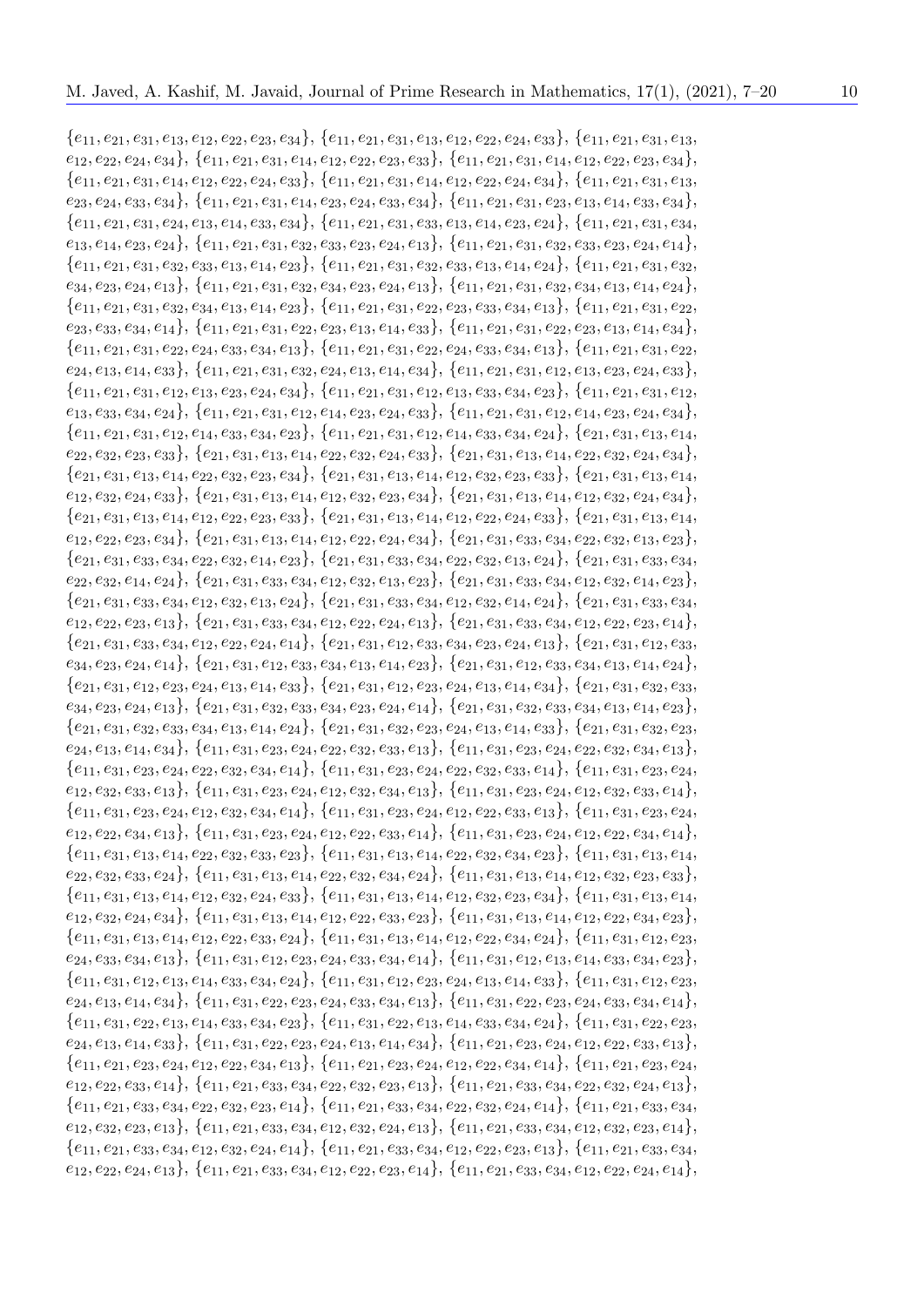${e_{11}, e_{21}, e_{23}, e_{24}, e_{22}, e_{32}, e_{33}, e_{13}}, {e_{11}, e_{21}, e_{23}, e_{24}, e_{22}, e_{32}, e_{34}, e_{13}}, {e_{11}, e_{21}, e_{23}, e_{24}, e_{24}, e_{25}, e_{26}, e_{27}, e_{28}, e_{29}, e_{20}, e_{21}, e_{22}, e_{22}, e_{23}, e_{24}, e_{22}, e_{24}, e_{22}, e_{24}, e_{22}, e_{24}, e_{23}, e_{24}, e_{24}, e_{25}, e_{26}, e_{$  $e_{22}, e_{32}, e_{33}, e_{14}$ ,  $\{e_{11}, e_{21}, e_{23}, e_{24}, e_{22}, e_{32}, e_{34}, e_{14}\}, \{e_{11}, e_{21}, e_{23}, e_{24}, e_{12}, e_{32}, e_{33}, e_{13}\},$  $\{e_{11}, e_{21}, e_{23}, e_{24}, e_{12}, e_{32}, e_{34}, e_{13}\}, \{e_{11}, e_{21}, e_{23}, e_{24}, e_{12}, e_{32}, e_{33}, e_{14}\}, \{e_{11}, e_{21}, e_{23}, e_{24}, e_{12}, e_{32}, e_{34}, e_{14}\}$  $e_{12}, e_{32}, e_{34}, e_{14}$ ,  $\{e_{11}, e_{21}, e_{22}, e_{23}, e_{24}, e_{33}, e_{34}, e_{13}\}, \{e_{11}, e_{21}, e_{22}, e_{23}, e_{24}, e_{33}, e_{34}, e_{14}\},$  ${e_{11}, e_{21}, e_{22}, e_{13}, e_{14}, e_{33}, e_{34}, e_{23}}, {e_{11}, e_{21}, e_{22}, e_{13}, e_{14}, e_{33}, e_{34}, e_{24}, e_{11}, e_{21}, e_{22}, e_{23},$  $e_{24}, e_{13}, e_{14}, e_{33}$ ,  $\{e_{11}, e_{21}, e_{22}, e_{23}, e_{24}, e_{13}, e_{14}, e_{34}\}$ ,  $\{e_{11}, e_{21}, e_{23}, e_{23}, e_{24}, e_{33}, e_{34}, e_{13}\}$ ,  $\{e_{11}, e_{21}, e_{32}, e_{23}, e_{24}, e_{33}, e_{34}, e_{14}\}, \{e_{11}, e_{21}, e_{32}, e_{13}, e_{14}, e_{33}, e_{34}, e_{23}\}, \{e_{11}, e_{21}, e_{32}, e_{13}, e_{34}, e_{34}, e_{34}, e_{34}\}$  $e_{14}, e_{33}, e_{34}, e_{24}$ ,  $\{e_{11}, e_{21}, e_{32}, e_{23}, e_{24}, e_{13}, e_{14}, e_{33}\}$ ,  $\{e_{11}, e_{21}, e_{32}, e_{23}, e_{24}, e_{13}, e_{14}, e_{34}\}$ ,  ${e_{11}, e_{22}, e_{32}, e_{23}, e_{24}, e_{33}, e_{34}, e_{13}}, {e_{11}, e_{22}, e_{32}, e_{23}, e_{24}, e_{33}, e_{34}, e_{14}}, {e_{11}, e_{22}, e_{32}, e_{13},$  $e_{14}, e_{33}, e_{34}, e_{23}\}, \{e_{11}, e_{22}, e_{32}, e_{13}, e_{14}, e_{33}, e_{34}, e_{24}\}, \{e_{11}, e_{22}, e_{32}, e_{13}, e_{14}, e_{23}, e_{24}, e_{33}\},$  ${e_{11}, e_{22}, e_{32}, e_{13}, e_{14}, e_{23}, e_{24}, e_{34}}, {e_{11}, e_{12}, e_{32}, e_{23}, e_{24}, e_{33}, e_{34}, e_{13}}, {e_{11}, e_{12}, e_{32}, e_{23},$  $e_{24}, e_{33}, e_{34}, e_{14}$ ,  $\{e_{11}, e_{12}, e_{32}, e_{13}, e_{14}, e_{33}, e_{34}, e_{23}\}$ ,  $\{e_{11}, e_{12}, e_{32}, e_{13}, e_{14}, e_{33}, e_{34}, e_{24}\}$ ,  ${e_{11}, e_{12}, e_{32}, e_{13}, e_{14}, e_{23}, e_{24}, e_{33}}, {e_{11}, e_{12}, e_{32}, e_{13}, e_{14}, e_{23}, e_{24}, e_{34}}, {e_{11}, e_{12}, e_{22}, e_{23},$  $e_{24}, e_{33}, e_{34}, e_{13}\}, \{e_{11}, e_{12}, e_{22}, e_{23}, e_{24}, e_{33}, e_{34}, e_{14}\}, \{e_{11}, e_{12}, e_{22}, e_{13}, e_{14}, e_{33}, e_{34}, e_{23}\},$  ${e_{11}, e_{12}, e_{22}, e_{13}, e_{14}, e_{33}, e_{34}, e_{24}, e_{11}, e_{12}, e_{22}, e_{13}, e_{14}, e_{23}, e_{24}, e_{33}, e_{14}, e_{12}, e_{22}, e_{13}, e_{14}, e_{15}, e_{16}, e_{17}, e_{18}, e_{19}, e_{10}, e_{11}, e_{12}, e_{13}, e_{14}, e_{15}, e_{16}, e_{17}, e_{18}, e_{19}, e_{10}, e_{11}, e_{12}, e_{13}, e_{14}, e_{15}, e_{16}, e_{17$  $e_{14}, e_{23}, e_{24}, e_{34}\}, \{e_{21}, e_{22}, e_{32}, e_{23}, e_{24}, e_{33}, e_{34}, e_{13}\}, \{e_{21}, e_{22}, e_{32}, e_{23}, e_{24}, e_{33}, e_{34}, e_{14}\},$  ${e_{21}, e_{22}, e_{32}, e_{13}, e_{14}, e_{33}, e_{34}, e_{23}}, {e_{21}, e_{22}, e_{32}, e_{13}, e_{14}, e_{33}, e_{34}, e_{24}}, {e_{21}, e_{22}, e_{32}, e_{13}, e_{14}, e_{33}, e_{34}, e_{34}}$  $e_{14}, e_{23}, e_{24}, e_{33}\}, \{e_{21}, e_{22}, e_{32}, e_{13}, e_{14}, e_{23}, e_{24}, e_{34}\}, \{e_{21}, e_{12}, e_{32}, e_{23}, e_{24}, e_{33}, e_{34}, e_{13}\},$  ${e_{21}, e_{12}, e_{32}, e_{23}, e_{24}, e_{33}, e_{34}, e_{14}}, {e_{21}, e_{12}, e_{32}, e_{13}, e_{14}, e_{33}, e_{34}, e_{23}}, {e_{21}, e_{12}, e_{32}, e_{13}, e_{14}, e_{15}, e_{16}, e_{17}, e_{18}, e_{19}, e_{10}, e_{11}, e_{12}, e_{13}, e_{14}, e_{15}, e_{16}, e_{17}, e_{18}, e_{19}, e_{19}, e_{10}, e_{11}, e_{12}, e_{13}, e_{14}, e_{16}, e_{$  $e_{14}, e_{33}, e_{34}, e_{24}$ ,  $\{e_{21}, e_{12}, e_{32}, e_{13}, e_{14}, e_{23}, e_{24}, e_{33}\}$ ,  $\{e_{21}, e_{12}, e_{32}, e_{13}, e_{14}, e_{23}, e_{24}, e_{34}\}$ ,  ${e_{21}, e_{12}, e_{22}, e_{23}, e_{24}, e_{33}, e_{34}, e_{13}}, {e_{21}, e_{12}, e_{22}, e_{23}, e_{24}, e_{33}, e_{34}, e_{14}}, {e_{21}, e_{12}, e_{22}, e_{13},$  $e_{14}, e_{33}, e_{34}, e_{23}\}, \{e_{21}, e_{12}, e_{22}, e_{13}, e_{14}, e_{33}, e_{34}, e_{24}\}, \{e_{21}, e_{12}, e_{22}, e_{13}, e_{14}, e_{23}, e_{24}, e_{33}\},$  ${e_{21}, e_{12}, e_{22}, e_{13}, e_{14}, e_{23}, e_{24}, e_{34}}, {e_{21}, e_{22}, e_{32}, e_{23}, e_{24}, e_{33}, e_{34}, e_{13}}, {e_{21}, e_{22}, e_{32}, e_{23},}$  $e_{24}, e_{33}, e_{34}, e_{14}$ ,  $\{e_{31}, e_{22}, e_{32}, e_{13}, e_{14}, e_{33}, e_{34}, e_{23}\}$ ,  $\{e_{31}, e_{22}, e_{32}, e_{13}, e_{14}, e_{33}, e_{34}, e_{24}\}$  ${e_{31}, e_{22}, e_{32}, e_{13}, e_{14}, e_{23}, e_{24}, e_{33}}, {e_{31}, e_{22}, e_{32}, e_{13}, e_{14}, e_{23}, e_{24}, e_{34}}, {e_{31}, e_{12}, e_{32}, e_{23}, e_{23}, e_{24}, e_{24}, e_{25}, e_{26}, e_{27}, e_{28}, e_{29}, e_{20}, e_{21}, e_{22}, e_{23}, e_{24}, e_{26}, e_{27}, e_{28}, e_{29}, e_{20}, e_{21}, e_{22}, e_{23}, e_{24}, e_{26}, e_{$  $e_{24}, e_{33}, e_{34}, e_{13}$ ,  $\{e_{31}, e_{12}, e_{32}, e_{23}, e_{24}, e_{33}, e_{34}, e_{14}$ ,  $\{e_{31}, e_{12}, e_{32}, e_{13}, e_{14}, e_{33}, e_{34}, e_{23} \}$ ,  ${e_{31}, e_{12}, e_{32}, e_{13}, e_{14}, e_{33}, e_{34}, e_{24}}, {e_{31}, e_{12}, e_{32}, e_{13}, e_{14}, e_{23}, e_{24}, e_{33}}, {e_{31}, e_{12}, e_{32}, e_{13}, e_{14}, e_{24}, e_{25}, e_{26}, e_{27}, e_{28}, e_{29}, e_{20}, e_{21}, e_{22}, e_{22}, e_{23}, e_{24}, e_{26}, e_{27}, e_{28}, e_{29}, e_{20}, e_{21}, e_{22}, e_{22}, e_{23}, e_{24}, e_{$  $e_{14}, e_{23}, e_{24}, e_{34}\}, \{e_{31}, e_{12}, e_{22}, e_{23}, e_{24}, e_{33}, e_{34}, e_{13}\}, \{e_{31}, e_{12}, e_{22}, e_{23}, e_{24}, e_{33}, e_{34}, e_{14}\},$  ${e_{31}, e_{12}, e_{22}, e_{13}, e_{14}, e_{33}, e_{34}, e_{23}, e_{14}, e_{12}, e_{22}, e_{13}, e_{14}, e_{33}, e_{34}, e_{24}, e_{24}, e_{12}, e_{22}, e_{13}, e_{14}, e_{15}, e_{16}, e_{17}, e_{18}, e_{19}, e_{19}, e_{10}, e_{11}, e_{12}, e_{13}, e_{14}, e_{15}, e_{16}, e_{17}, e_{18}, e_{19}, e_{19}, e_{10}, e_{11}, e_{12}, e_{13}, e_{14}, e_{16$  $\{e_{14},e_{23},e_{24},e_{33}\},\,\{e_{31},e_{12},e_{22},e_{13},e_{14},e_{23},e_{24},e_{34}\}\,\,\bigr\}.$ 

The subdivided prism graph  $P(n, m)$  has more cycles other than the cycles  $C_0, C_1, C_2, \ldots, C_n, C_{n+1}$ . These cycles are formed by removing the shared edges from the successive cycles. If  $C_{i_1}, C_{i_2}, \ldots, C_{i_k}$  where  $i_t \in \{0, 1, \ldots, n\}$  are the successive cycles of the graph  $P(n, m)$ , then the new cycle formed by deleting the shared edges is represented by  $C_{i_1,i_2,\dots,i_k}$ . The number of edges in the new cycles is denoted by  $\rho_{i_1,i_2,\dots,i_k} =$ <br> $C_{i_1,i_2,\dots,i_k}$  $|C_{i_1,i_2,\dots,i_k}|$ . The cycles in the subdivided prism graph  $P(n,m)$  can be represented as

$$
C_{i_1,i_2,...,i_k}
$$
, where  $i_j \in \{1,2,...,n\}$  and  $0 \le k \le n$ ,

with  $i_{j+1} = i_j + 1$  when  $i_j \neq n$ ,  $i_{j+1} = 1$  when  $i_j = n$  and  $i_{j+1} = l$  when  $i_j = 0$ , where  $l \in \{1, 2, ..., n\}$ . The total number of cycles in the subdivided prism graph  $P(n, m)$  and the number of the edges in these cycles is determined in the following lemma.

<span id="page-4-0"></span>**Lemma 2.2.** The total number of the cycles in the subdivided prism graph  $P(n,m)$  having cycles  $C_0$ ,  $C_1, C_2, \ldots, C_n, C_{n+1}$  are

$$
\gamma = n^2 + n + 2
$$

such that the cardinality of edge set of the cycle  $C_{i_1,i_2,\dots,i_k}$  with m subdivisions is

$$
\rho_{i_1, i_2, \dots, i_k} = \begin{cases} k(m+2) + 2, & 1 \le k \le n-1 \\ k(m+2) + 1, & k = n \end{cases}
$$

and the length of the cycle  $C_{0,k}$  with m subdivisions is

$$
\rho_{o,k} = m + n + 2
$$
, where  $k \in \{1, 2, ..., n\}$ .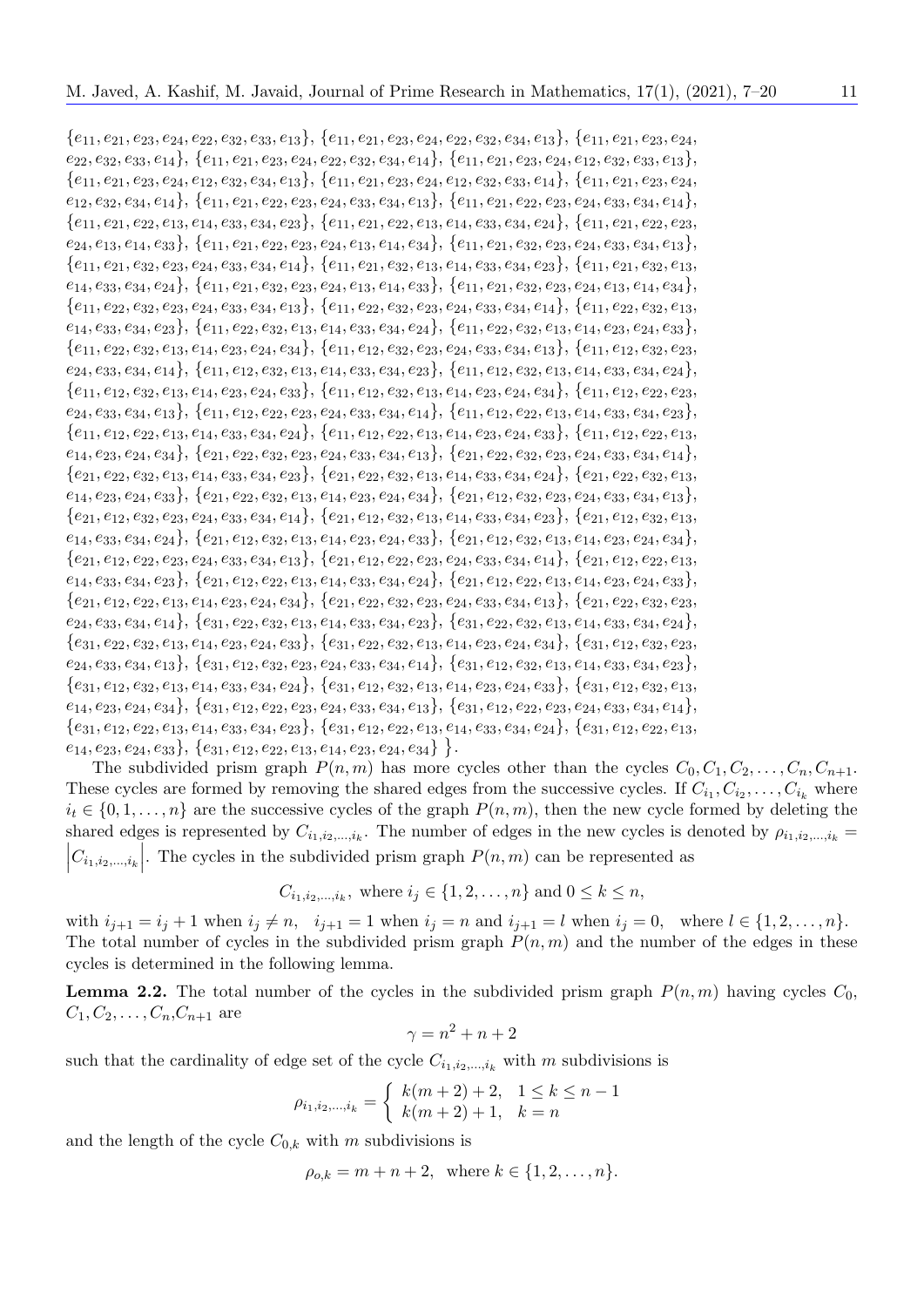*Proof.* The subdivided prism graph  $P(n,m)$  consists of cycles  $C_0, C_1, C_2, C_3, \ldots, C_n, C_{n+1}$ . The rest of the cycles  $C_{i_1,i_2,...,i_k}$  are obtained by deleting shared edges from the neighboring cycles  $C_{i_1}, C_{i_2},..., C_{i_k}$ . Therefore, the resulting cycles are  $C_{n,1}, C_{n-1,n}, C_{n-2,n-1}, \ldots, C_{2,3}, C_{1,2}$  when one shared edge is removed,  $C_{n,1,2}, C_{n-1,n,1}, C_{n-2,n-1,n}, \ldots, C_{1,2,3}$  when two shared edges are removed and in the similar manner we have  $C_{n,1,2,...,n-1}, C_{n-1,n,1...,n-2}, C_{n-2,n-1,n,...,2,1}, \ldots, C_{1,2,3...,n}$ , when  $n-1$  shared edges are removed. In addition to these cycles there are more cycles obtained by deleting the shared edge from the cycle  $C_0$  and the successive cycles  $C_1, C_2, C_3, \ldots, C_n$ . These cycles are n in number and include  $C_{0,1}, C_{0,2}, C_{0,3}, \ldots, C_{0,n}$ cycles. Thus, the total new cycles formed by the deletion of the shared edges are:  $C_{0,n}, C_{0,n-1}, C_{0,n-2}, \ldots, C_{0,1}, C_{n,1}, C_{n-1,n}, C_{n-2,n-1} \ldots, C_{2,3}, C_{1,2}, C_{n,1,2}, C_{n-1,n,1}, C_{n-2,n-1,n}, \ldots, C_{1,2,3}, \ldots,$  $C_{n,1,2,\ldots,n-1}, C_{n-1,n,1\ldots,n-2}, C_{n-2,n-1,n,\ldots,2,1}, \ldots, C_{1,2,3\ldots,n}.$ 

Adding these cycles with the  $n + 2$  cycles we get total cycles of the subdivided prism graph graph  $P(n,m)$  equals to  $\gamma$ . Since the cycle  $C_{i_1,i_2,\dots,i_k}$  is formed by removing shared edges from the successive cycles  $C_{i_1}, C_{i_2}, \ldots, C_{i_k}$  which are  $(k-1)$  in number. Therefore, the total edges in the subdivided cycle  $C_{p_1,p_2,...,p_k}$  are calculated by adding the orders of all  $C_{i_1}, C_{i_2},..., C_{i_k}$  that is  $k(m+4)$  as the order of each subdivided cycle of  $P(n, m)$  is  $(m+4)$  and subtracting  $2(k-1)$  from it since the shared edges are considered two times in the sum. This shows that for  $1 \leq k \leq n-1$ 

$$
\rho_{i_1,i_2,\dots,i_k} = \left| C_{i_1,i_2,\dots,i_k} \right| = \sum_{l=1}^t \left| C_{i_l} \right| - 2(k-1) = k(m+4) - 2(k-1) = k(m+2) + 2.
$$

Similarly, for  $k = n$  when only shared edge is left:

$$
\rho_{i_1,i_2,\dots,i_k} = \left| C_{i_1,i_2,\dots,i_k} \right| = \sum_{l=1}^t \left| C_{i_l} \right| - 2(k-1) - 1 = k(m+4) - 2(k-1) - 1 = k(m+2) + 1.
$$

and the length of the cycle  $C_{0,n}$  with m subdivisions is as follows:

$$
\rho_{o,k} = |C_k| + |C_0| - 2 = (m+4) + n - 2 = m + n + 2.
$$

 $\Box$ 

In the following propositions, we take any two cycles  $C_{p_1,p_2,...,p_r}$  and  $C_{q_1,q_2,...,q_t}$  where  $r, t \in \{1,2,...,n\}$ of the subdivided prism graph  $P(n, m)$ . We use a new notation  $y \to z$  which shows that y immediate proceeds z.

<span id="page-5-0"></span>**Proposition 2.3.** Let  $\{p_1, p_2, ..., p_r\} \subseteq \{q_1, q_2, ..., q_t\}$ . Then

$$
\begin{vmatrix} C_{p_1,p_2,...,p_r} \cap C_{q_1,q_2,...,q_t} \end{vmatrix} = \begin{cases} \begin{array}{c} \rho_{p_1,p_2,...,p_r} - 2, & \{p_1,p_r\} \not\subseteq \{q_1,q_t\} \\ \begin{array}{c} \rho_{p_1,p_2,...,p_r} - 1, & p_1 \in \{q_1,q_t\} \& p_r \notin \{q_1,q_t\} \\ \begin{array}{c} \rho_{p_1,p_2,...,p_r} - 1, & p_p \in \{q_1,q_t\} \not\subseteq p_1 \notin \{q_1,q_t\} \\ \begin{array}{c} \rho_{p_1,p_2,...,p_r}, & p_1 = q_1, p_r = q_t \text{ or } \\ \end{array} \end{cases} \end{cases}
$$

*Proof.* Since the cycles  $C_{p_1,p_2,...,p_r}$  and  $C_{q_1,q_2,...,q_t}$  are formed by removing the shared edges from the cycles  $C_{p_1}, C_{p_2}, \ldots, C_{p_r}$  and  $C_{q_1}, C_{q_2}, \ldots, C_{q_t}$  respectively, then  $\{p_1, p_r\} \nsubseteq \{q_1, q_t\}$  shows that  $\{p_1, p_2, \ldots, p_r\} \subset$  ${q_1, q_2, \ldots, q_t}$ . Hence, the intersection of the cycles  $C_{p_1, p_2, \ldots, p_r}$  and  $C_{q_1, q_2, \ldots, q_t}$  contains only the unshared edges of the cycle  $C_{p_1,p_2,...,p_r}$  eliminating the two edges on its extreme ends. This implies that the order of the intersection is  $\rho_{p_1,p_2,...,p_r}$  – 2. Remaining cases can be proved in the same way.  $\Box$ 

<span id="page-5-1"></span>**Proposition 2.4.** If  $\{\overline{p}_1, \overline{p}_2, \ldots, \overline{p}_\varrho\} \subseteq \{q_1, q_2, \ldots, q_t\}$  and  $\overline{p}_s \in \{p_1, p_2, \ldots, p_r\}$  and  $\overline{p}_{s-1} \to \overline{p}_s$  such that with  $s \leq \varrho < r$ . Then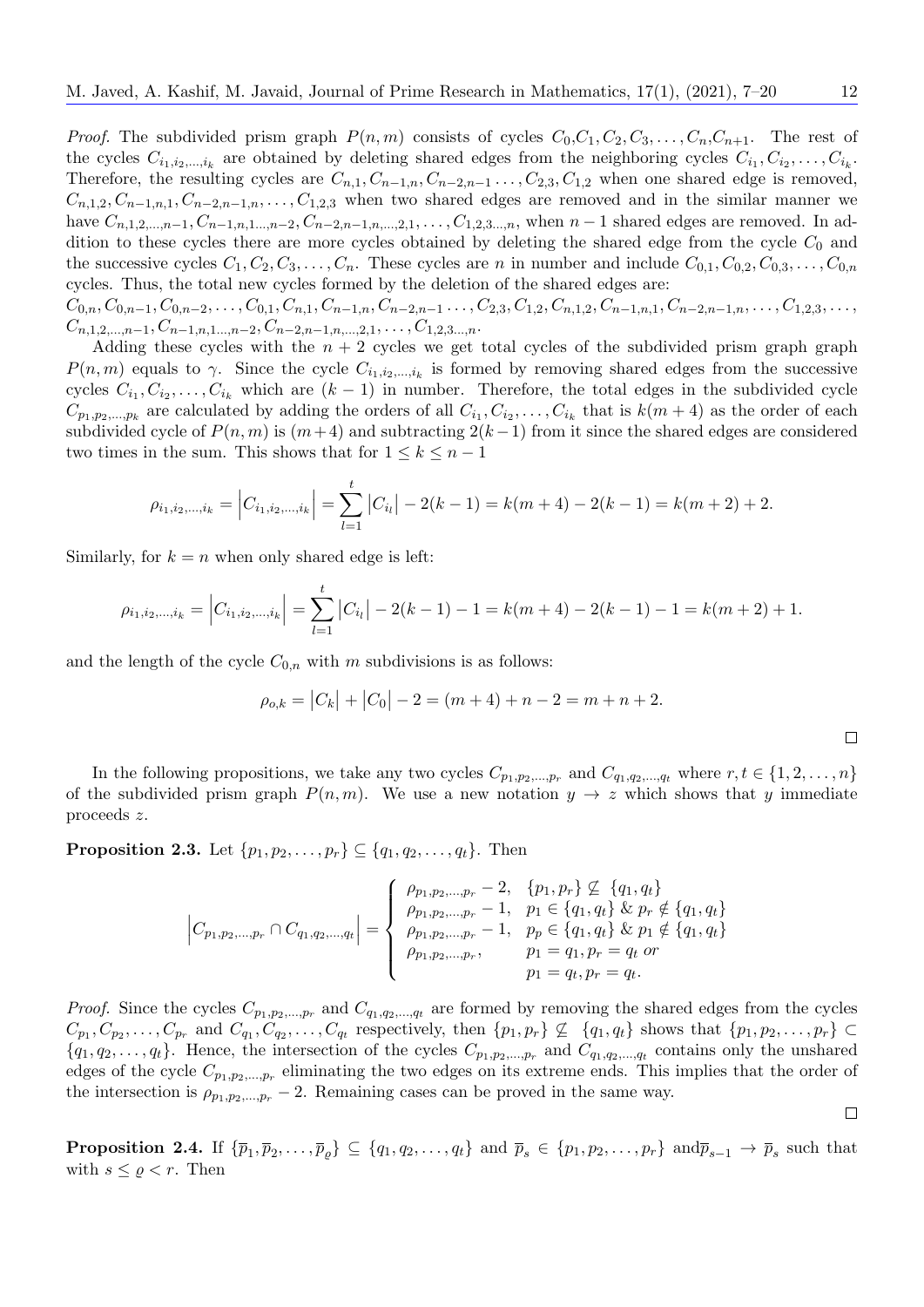$$
\left| C_{p_1, p_2, \dots, p_r} \cap C_{q_1, q_2, \dots, q_t} \right| = \begin{cases} \n\rho_{\overline{p}_1, \overline{p}_2, \dots, \overline{p}_\varrho} - 1, & \overline{p}_1 = q_1 \; \& q_t \to p_1 \\ \n\rho_{\overline{p}_1, \overline{p}_2, \dots, \overline{p}_\varrho} - 2, & \overline{p}_1 = q_1 \; \& q_t \not\to p_1 \\ \n\rho_{\overline{p}_1, \overline{p}_2, \dots, \overline{p}_\varrho} - 1, & \overline{p}_\varrho = q_t \; \& p_r \to q_1 \\ \n\rho_{\overline{p}_1, \overline{p}_2, \dots, \overline{p}_\varrho} - 2, & \overline{p}_\varrho = q_t \; \& p_r \not\to q_1. \n\end{cases}
$$

*Proof.* The cycles  $C_{\bar{p}_1}, C_{\bar{p}_2}, \ldots, C_{\bar{p}_\varrho}$  are the  $\varrho$  successive neighboring cycles of the cycle  $C_{p_1, p_2, \ldots, p_r}$  overlapped with the  $\varrho$  successive neighboring cycles from the cycle  $C_{q_1,q_2,\dots,q_t}$  as well. When the neighboring cycle  $C_{\bar{p}_1}$ from the cycle  $C_{p_1,p_2,...,p_r}$  is overlapping with the initial neighboring cycle  $C_{q_1}$  from the cycle  $C_{q_1,q_2,...,q_t}$ and cycle  $C_{q_t}$  immediately proceeds the cycle  $C_{p_1}$ , then by Proposition [2.3](#page-5-0) the order of the intersection is  $\rho_{\bar{p}_1,\bar{p}_2,...,\bar{p}_\varrho}$  - 1. Similarly, when  $C_{q_t}$  and  $C_{p_1}$  are not successive cycles, then there is no shared edge in intersection, then by above Proposition  $|C_{p_1,p_2,...,p_r} \cap C_{q_1,q_2,...,q_t}| = \rho_{\overline{p}_1,\overline{p}_2,...,\overline{p}_\varrho} - 2$ . The remaining cases can be shown in the similar way.  $\Box$ 

**Remark 1.** In Proposition [2.4](#page-5-1) when the cycles  $C_{\overline{p}_1}, C_{\overline{p}_2}, \ldots, C_{\overline{p}_{s_0-1}}, C_{\overline{p}_{s_0}}, \ldots, C_{\overline{p}_{\varrho}}$  are not  $\varrho$  successive neighboring cycles of the cycle  $C_{p_1,p_2,...,p_r}$  such that there is a  $s_0 < \varrho < r$  and  $C_{\overline{p}_{s_0-1}}$  and  $C_{\overline{p}_{s_0}}$  are not successive cycles. Then the Proposition [2.4](#page-5-1) is applied on the parts which are overlapped to compute the the order of the intersection  $C_{p_1,p_2,\dots,p_r} \cap C_{q_1,q_2,\dots,q_t}$ .

<span id="page-6-0"></span>**Proposition 2.5.** Let  $\{p_1, p_2, ..., p_r\} \cap \{q_1, q_2, ..., q_t\} = \phi$  and  $r \leq t$ . Then

$$
\left| C_{p_1, p_2, \dots, p_r} \cap C_{q_1, q_2, \dots, q_t} \right| = \begin{cases} 1, & p_r \to q_1 \& q_t \nleftrightarrow p_1 \\ 1, & p_r \nleftrightarrow q_1 \& q_t \to p_1 \\ 2, & p_r \to q_1 \& q_t \to p_1 \\ 0, & otherwise. \end{cases}
$$

*Proof.* Since the intersection of  $\{p_1, p_2, \ldots, p_r\}$  and  $\{q_1, q_2, \ldots, q_t\}$  is empty then the cycles  $C_{p_1, p_2, \ldots, p_r}$  and  $C_{q_1,q_2,...,q_t}$  are non-overlapping cycles. If  $C_{q_t} \not\to C_{p_1}$  and  $C_{p_r} \to C_{q_1}$ , then the last cycle  $C_{p_r}$  from the neighboring cycle  $C_{p_1,p_2,...,p_r}$  shares one edge with the initial cycle  $C_{q_1}$  from the neighboring cycle  $C_{q_1,q_2,...,q_t}$ . Hence, the intersection of  $C_{p_1,p_2,...,p_r}$  and  $C_{q_1,q_2,...,q_t}$  has only one edge. Remaining can be proved in the same  $\Box$ way.

**Proposition 2.6.** For the subdivided prism graph  $P(n, m)$ 

$$
\left|C_{n+1}\cap C_{i_1,i_2,\dots,i_k}\right| = \begin{cases} \rho_{i_1,i_2,\dots,i_k} - (k+2), & i_k \leq n \\ \rho_{i_1,i_2,\dots,i_k} - (k+1), & i_k = n. \end{cases}
$$

*Proof.* Since the cycle  $C_{i_1,i_2,\dots,i_k}$  is obtained by removing the shared edges from the cycles  $C_{i_1}, C_{i_2}, C_{i_3}, \dots, C_{i_k}$ . If  $i_k \leq n$ , then the intersection will contain only unshared edges of the cycle  $C_{i_1,i_2,\dots,i_k}$  excluding the two shared edges from its extreme ends and the  $k$  edges shared with the inner small cycle  $C_0$  giving order of the of intersection equals to  $\rho_{i_1,i_2,...,i_k} - (k+2)$ . Similarly, when  $i_k = n$  the intersection will contain only unshared edge of  $C_{i_1,i_2,\dots,i_k}$  excluding one shared edge on one extreme end and k shared edges of the inner small cycle giving the required order of intersection. This completes the proof.  $\Box$ 

In the following three propositions  $\mathcal{E}(T_{(\omega_1\lambda_1,\omega_2\lambda_2,\dots,\omega_n\lambda_n)})$  is taken as a subset of  $\mathcal{E}(P(n,m))$  as de-fined in Eq. [\(1.1\)](#page-1-1) with  $\omega_{\eta} \in \{1, 2, \ldots, n\}$  and  $\lambda_{\eta} \in \{1, 2, 3, \ldots, (m+3)\}\$ and the conditions required for  $\mathcal{E}(T_{(\omega_1\lambda_1,\omega_2\lambda_2,\dots,\omega_n\lambda_n)})$  to be the spanning tree of the subdivided prism graph  $P(n,m)$  are described.

<span id="page-6-1"></span> $\mathbf{Proposition 2.7.}$   $\mathcal{E}(T_{(\omega_1\lambda_1,\omega_2\lambda_2,...,\omega_n\lambda_n)}) \in s(P(n,m))$  when  $\omega_\eta\lambda_\eta \neq \omega_\eta 1$ ,  $\forall \eta$  if and only if  $\mathcal{E}(T_{(\omega_1\lambda_1,\omega_2\lambda_2,...,\omega_n\lambda_n)})$  $=\mathcal{E}(P(n,m))\setminus\{e_{1\lambda_1},e_{2\lambda_2},\ldots,e_{n\lambda_n}\}.$ 

*Proof.* To obtain a spanning tree of the subdivided prism graph  $P(n, m)$  when none of shared edges  $e_{11}, e_{21}, \ldots, e_{n1}$  are deleted, we need to remove exactly one edge from the unshared edges from each cycle and one from the cycle  $C_0$  keeping the graph connected and acyclic by cutting down method. This completes the proof. $\Box$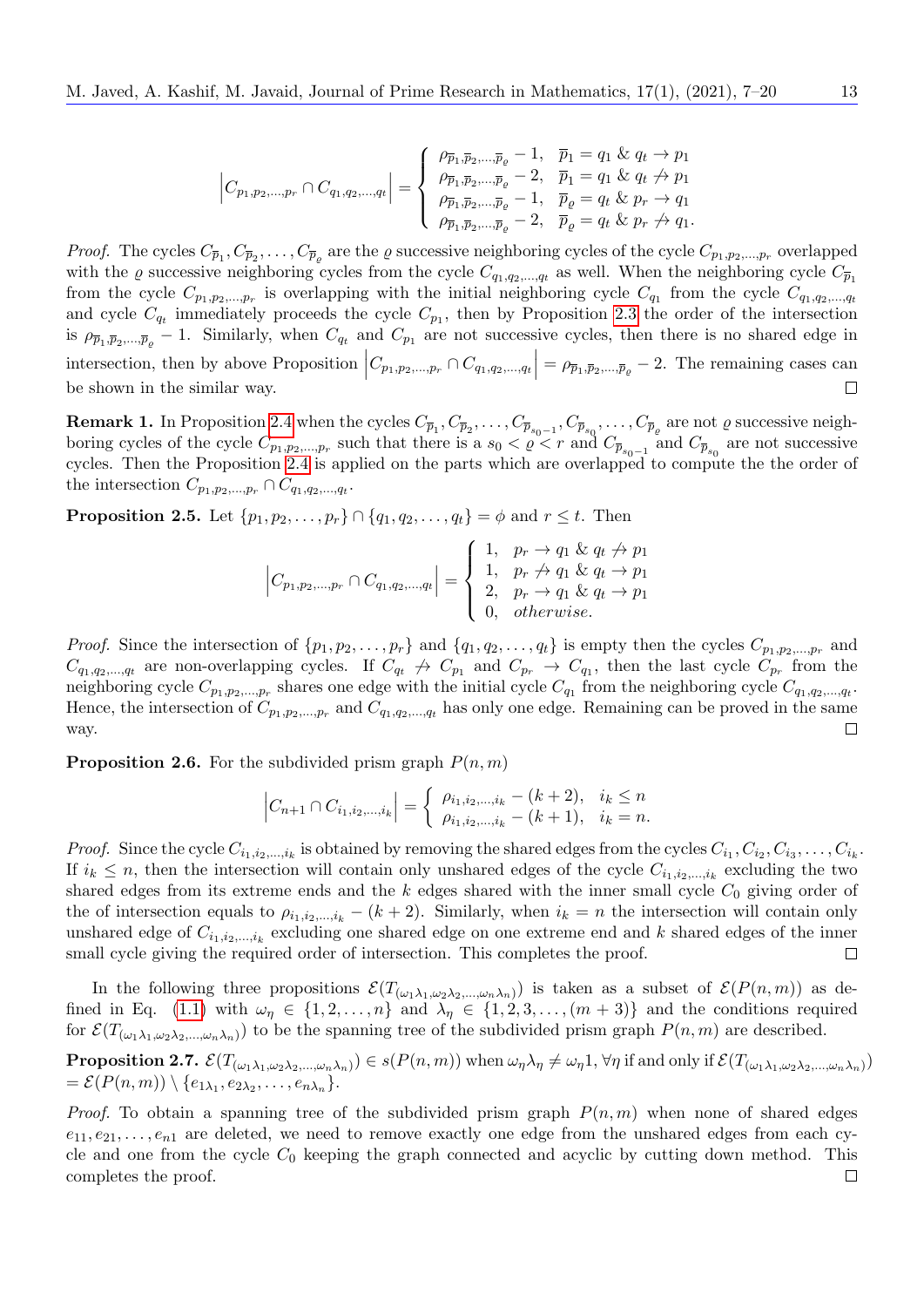<span id="page-7-3"></span>**Proposition 2.8.**  $\mathcal{E}(T_{(\omega_1\lambda_1,\omega_2\lambda_2,\dots,\omega_n\lambda_n)}) \in s(P(n,m))$  when  $\omega_\eta \lambda_\eta = \omega_\eta 1$ ,  $\forall \eta$  if and only if

$$
\mathcal{E}(T_{(\omega_1\lambda_1,\omega_2\lambda_2,\dots,\omega_n\lambda_n)})=\mathcal{E}(P(n,m))\setminus\{e_{\omega_1\lambda_1},e_{\omega_2\lambda_2},\dots,e_{\omega_n\lambda_n}\}\
$$

where  $\{e_{\omega_1\lambda_1},e_{\omega_2\lambda_2},\ldots,e_{\omega_n\lambda_n}\}\$  will carry exactly one edge from  $C_{(\omega_\eta-1)(\omega_\eta)}\setminus\{e_{(\omega_\eta-1)1},e_{(\omega_\eta+1)1}\}\)$  except  $e_{\omega_\eta}$ .

*Proof.* To get a spanning tree of the subdivided prism graph  $P(n, m)$  using cutting down method when exactly one shared edge  $e_{\omega_n}$  is deleted, we have to delete exactly n edges from the remaining edges. However, we have to delete only one edge from unshared edges of the cycle  $C_{(\omega_n-1)(\omega_n)}$  except  $e_{\omega_n}$  to keep the graph connected. This completes the proof.

<span id="page-7-0"></span>**Proposition 2.9.**  $\mathcal{E}(T_{(\omega_1\lambda_1,\omega_2\lambda_2,\dots,\omega_n\lambda_n)}) \in s(P(m,n,1)),$  where  $\omega_\eta\lambda_\eta = \omega_\eta 1$  and  $\eta \in {\{\vartheta_1,\vartheta_2,\dots,\vartheta_r\}} \subset$  $\{1, 2, \ldots, n\}$ , if and only if the following hold:

<span id="page-7-1"></span>1. If the shared edges  $e_{\omega_{\vartheta_1}1}, e_{\omega_{\vartheta_2}1}, \ldots, e_{\omega_{\vartheta_r}1}$  are from successive cycles, then

$$
\mathcal{E}(T_{(\omega_1\lambda_1,\omega_2\lambda_2,\dots,\omega_n\lambda_n)})=\mathcal{E}(P(n,m))\setminus\{e_{\omega_1\lambda_1},e_{\omega_2\lambda_2},\dots,e_{\omega_n\lambda_n}\}\
$$

such that  $\{e_{\omega_1\lambda_1}, e_{\omega_2\lambda_2}, \ldots, e_{\omega_n\lambda_n}\}\$  will have only one edge from the cycle  $C_{\omega_{\vartheta_0}\omega_{\vartheta_1}...\omega_{\vartheta_r}}\$ except  $e_{\omega_{\vartheta_1}1}, e_{\omega_{\vartheta_2}1}, \ldots, e_{\omega_{\vartheta_r}1}$ , where  $\omega_{\vartheta_0}$  immediately proceeds  $\omega_{\vartheta_1}$ .

<span id="page-7-2"></span>2. If none of the shared edges  $e_{\omega_{\vartheta_1} 1}, e_{\omega_{\vartheta_2} 1}, \ldots, e_{\omega_{\vartheta_r} 1}$  are from successive cycles, then

$$
\mathcal{E}(T_{(\omega_1\lambda_1,\omega_2\lambda_2,\dots,\omega_n\lambda_n)})=\mathcal{E}(P(n,m))\setminus\{e_{\omega_1\lambda_1},e_{\omega_2\lambda_2},\dots,e_{\omega_n\lambda_n}\}\
$$

such that for each edge  $e_{\omega_{\vartheta_r}1}$ , the Proposition [2.5i](#page-6-0)s satisfied.

3. If some of the shared edges  $e_{\omega_{\theta_1}1}, e_{\omega_{\theta_2}1}, \ldots, e_{\omega_{\theta_r}1}$  are from successive cycles, then

$$
\mathcal{E}(T_{(\omega_1\lambda_1,\omega_2\lambda_2,\dots,\omega_n\lambda_n)})=\mathcal{E}(P(n,m))\setminus\{e_{\omega_1\lambda_1},e_{\omega_2\lambda_2},\dots,e_{\omega_n\lambda_n}\}
$$

such that for the shared edges of successive cycles and for the remaining shared edges Proposition [2.9.](#page-7-0)[1](#page-7-1) and [2.9.](#page-7-0)[2](#page-7-2) hold respectively.

*Proof.* For the first case, when  $(\vartheta_r - \vartheta_1)$  shared edges are deleted from the r successive cycles  $C_{\omega_{\vartheta_1}}, C_{\omega_{\vartheta_2}}, \ldots$  $C_{\omega_{\vartheta_r}}$ , then the remaining edges to be removed to get the spanning tree are  $(n+1) - (\vartheta_r - \vartheta_1)$ . Therefore, to get the spanning tree of the graph  $P(n, m)$  exactly one edge must be deleted from the unshared edges of the cycle  $C_{\omega_{\vartheta_0},\omega_{\vartheta_1},\dots,\omega_{\vartheta_r}}$  and the rest of  $n-(\vartheta_r-\vartheta_1)$  cycles in the graph  $P(n,m)$ . This proves the first case of the proposition. Using Propositions [2.7](#page-6-1) and [2.8](#page-7-3) the remaining cases of the proposition can be proved. This concludes the proof of the proposition.  $\Box$ 

<span id="page-7-4"></span>**Proposition 2.10.**  $\mathcal{E}(T_{(\omega_1\lambda_1,\omega_2\lambda_2,\dots,\omega_n\lambda_n)}) \in s(P(n,m))$  when  $\omega_\eta \lambda_\eta = \omega_{\eta 2}$ ,  $\forall \eta$  if and only if

$$
\mathcal{E}(T_{(\omega_1\lambda_1,\omega_2\lambda_2,\dots,\omega_n\lambda_n)})=\mathcal{E}(P(n,m))\setminus\{e_{\omega_1\lambda_1},e_{\omega_2\lambda_2},\dots,e_{\omega_n\lambda_n}\}
$$

where  $\{e_{\omega_1\lambda_1},e_{\omega_2\lambda_2},\ldots,e_{\omega_n\lambda_n}\}$  will carry exactly one edge from the unshared edges of the cycle  $C_{n+1}$  except the shared edges  $e_{\omega_n 1}$ .

*Proof.* To get a spanning tree of the subdivided prism graph  $P(n, m)$  using cutting down method when all edges  $e_{\omega_n}$  from the cycle  $C_0$  are deleted, we have to delete exactly one edge from the unshared edges of the cycle  $C_{n+1}$  except the shared edges to keep the graph connected. This completes the proof.  $\Box$ 

<span id="page-7-5"></span>**Remark 2.** Let the different classes of the subsets of the edge set  $\mathcal{E}(P(n,m))$  of the subdivided prism graph  $P(n,m)$  discussed in the Propositions [2.7](#page-6-1) to [2.10](#page-7-4) be denoted by  $\Omega_{P1}, \Omega_{P2}, \Omega_{P2}, \Omega_{P3a}, \Omega_{P3b}, \Omega_{P3c}$  and  $\Omega_{P4}$ respectively. Then the spanning set  $s(P(n,m))$  of the subdivided prism graph  $P(n,m)$  can be represented as:

$$
s(P(n,m)) = \Omega_{P1} \cup \Omega_{P2} \cup \Omega_{P3a} \cup \Omega_{P3b} \cup \Omega_{P3c} \cup \Omega_{P4}.
$$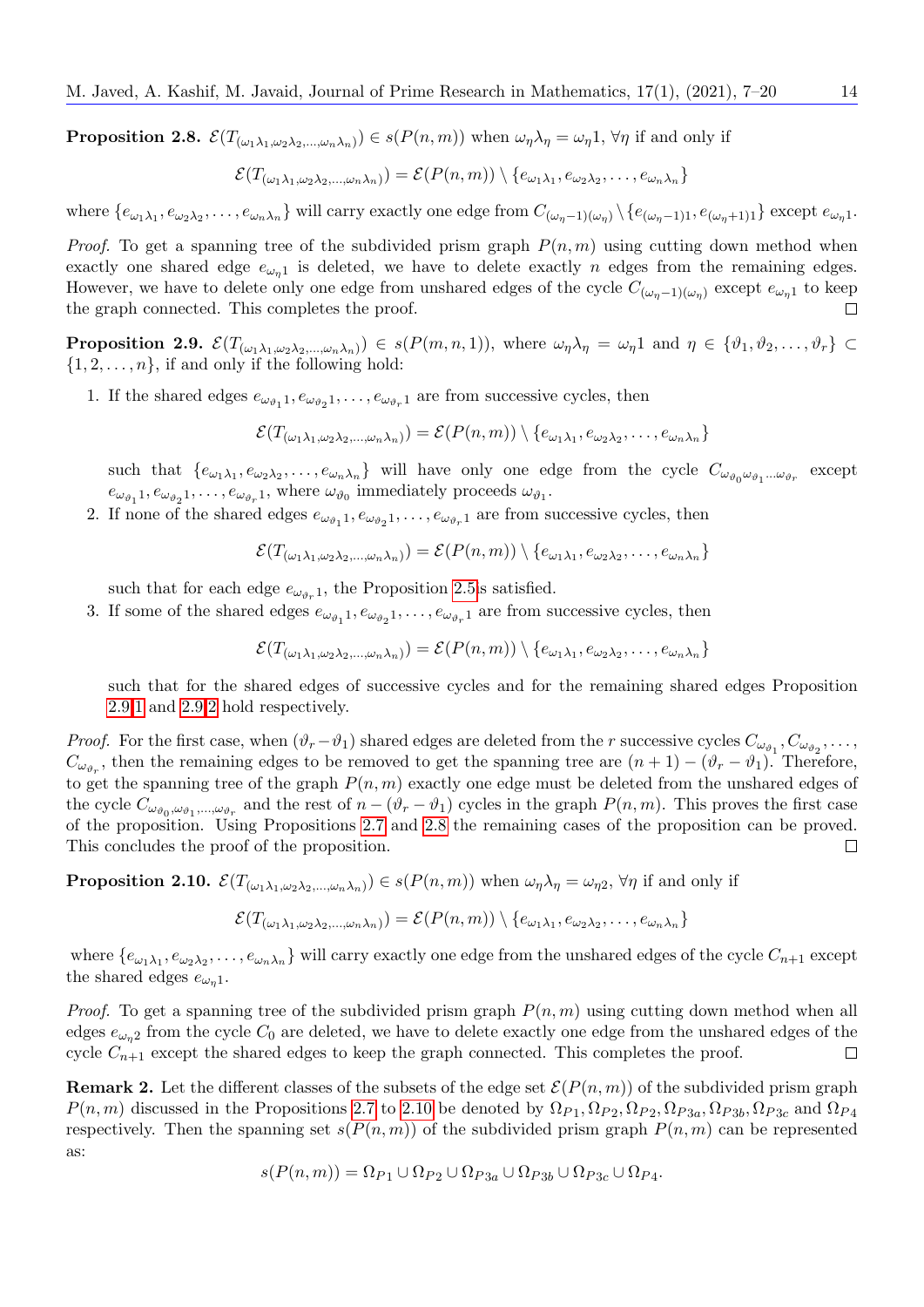### <span id="page-8-0"></span>3. The Hilbert series of SR-ring  $K\big[\Delta_s(P(n,m))\big]$

In this section, the formulation of the f–vector associated to the SSC  $\Delta_s(P(n,m))$  of the subdivided prism graph  $P(n, m)$  is presented which is further used to compute the Hilbert series of the SR-ring  $K[\Delta_s(P(n,m))].$ 

<span id="page-8-1"></span>**Theorem 3.1.** Let  $\Delta_s(P(n,m))$  be a SSC of the subdivided prism graph  $P(n,m)$  with m subdivisions. Then the dimension of SSC  $\Delta_s(P(n,m))$  is

$$
\mathcal{D} = dim(\Delta_s(\mathcal{P}(n,1)) = n(m+2) - 1.
$$

The f-vector  $f(\Delta_s(P(n,m)) = (f_0, f_1, \ldots, f_D)$  of the SSC  $\Delta_s(P(n,m))$  can be determined as follows.

$$
f_j = \begin{pmatrix} n(m+3) \\ j+1 \end{pmatrix} + \sum_{k=1}^{\gamma} (-1)^k \begin{bmatrix} \sum_{\{j_1, j_2, \dots, j_k\} \in C_j^k} \begin{pmatrix} n(m+3) - \sum_{w=1}^k \rho_{j_w} + \sum_{\{j_p, j_q\} \subseteq \{j_r\}_{r=1}^k} |C_{j_p} \bigcap C_{j_q}| \\ j+1 - \sum_{w=1}^k \rho_{j_w} + \sum_{\{j_p, j_q\} \subseteq \{j_r\}_{r=1}^k} |C_{j_p} \bigcap C_{j_q}| \end{pmatrix} \end{pmatrix}
$$

where  $0 \le j \le \mathcal{D}$ .  $J = \{j_1 j_2 \ldots j_n\}$ , where  $j_i \in \{1, 2, \ldots, n\}$  with  $j_{i+1} = j_i + 1$  when  $j_i \ne n$ ,  $j_{i+1} = 1$  when  $j_i = n$  and  $j_{i+1} = l$  when  $j_i = 0$ , where  $l \in \{1, 2, ..., n\}$  and  $C_J^k$  are the subsets of J having order k.

*Proof.* Let the edge set of the subdivided prism graph  $P(n,m)$  be  $\mathcal{E}(P(n,m))$  as defined in Eq. [\(1.1\)](#page-1-1). The different classes of the spanning trees according to the Propositions [2.7](#page-6-1) to [2.10](#page-7-4) and the Remark [2](#page-7-5) are  $\Omega_{P1}, \Omega_{P2}, \Omega_{P3a}, \Omega_{P3b}, \Omega_{P3c}$  and  $\Omega_{P4}$ . Therefore, the SSC  $\Delta_s(P(n,m))$  of the subdivided prism graph  $P(n, m)$  by the Definition [1](#page-1-2) is

$$
\Delta_s(P(n,m)) = \langle \Omega_{P1} \cup \Omega_{P2} \cup \Omega_{P3a} \cup \Omega_{P3b} \cup \Omega_{P3c} \cup \Omega_{P4} \rangle.
$$

Since the Propositions [2.7](#page-6-1) to [2.10](#page-7-4) explain that the facets  $\hat{\mathcal{E}}_{(\omega_1\lambda_1,\omega_2\lambda_2,\dots,\omega_n\lambda_n)} = \mathcal{E}(T_{(\omega_1\lambda_1,\omega_2\lambda_2,\dots,\omega_n\lambda_n)})$  are formed by the deletion of the  $n + 1$  edges from the edge set  $\mathcal{E}(P(n,m))$  of the subdivided prism graph  $P(n, m)$ . Therefore, the cardinality of all the facets is same and equals to  $n(m + 2)$  which shows that all facets have same dimension equal to  $n(m+2) - 1$ . Hence,

$$
\dim(\Delta_s(P(n,m)) = n(m+2) - 1
$$

The definition of the SSC  $\Delta_s(P(n,m))$  shows that it has only those subsets of the edge set  $\mathcal{E}(P(n,m))$  which do not carry any cycles in them. The Lemma [2.2](#page-4-0) gives the total number of cycles in  $P(n, m)$  which is equal to  $\gamma$ . Let F be a subset of the edge set  $\mathcal{E}(P(n,m))$  such that it has no cycle in it and its cardinatlity  $j+1$ . Infact the total count of these subsets is  $f_j$ , where  $0 \leq j \leq n(m+2)-1$ . This number can be found by the inclusion exclusion principle. Hence,  $f_j$  = Total count of subsets of  $\mathcal{E}(P(n,m))$  having cardinality  $j+1$ not carrying any of the cycles  $C_{i_1,i_2,...,i_k}$  where  $i_j \in \{1,2,...,n\}$  and  $0 \leq k \leq n$ , with  $i_{j+1} = i_j + 1$  when  $i_j \neq n$ ,  $i_{j+1} = 1$  when  $i_j = n$  and  $i_{j+1} = l$  when  $i_j = 0$ , where  $l \in \{1, 2, ..., n\}$ .

By Inclusion Exclusion Principle and above notations we get  $f_j = \begin{pmatrix} 1 \end{pmatrix}$  Total count of the subsets of  $\mathcal{E}(P(n,m))$  having cardinaltiy  $j+1$ ) –  $\sum$  ${j_1}$  ∈  $C_J^1$ (Total count of the subset of  $\mathcal{E}(P(n,m))$  carrying  $C_{j_w}$  for  $w = 1$  and cardinality  $j + 1$  +  $\sum$  ${j_1,j_2}\in C_J^2$ Total count of the subset of  $\mathcal{E}(P(n,m))$  carrying both  $C_{j_w}$ ,  $\forall$  $1 \leq w \leq 2$  and cardinality  $j + 1$  $- \cdots + (-1)^{\gamma}$   $\sum$  $\overline{\{j_1,j_2,...,j_{\gamma}}\} \in C_J^{\gamma}$ Total count of the subset of  $\mathcal{E}(P(n,m))$ carrying each  $C_{j_w}$  together for all  $1 \leq w \leq \gamma$  and cardinality  $j + 1$ .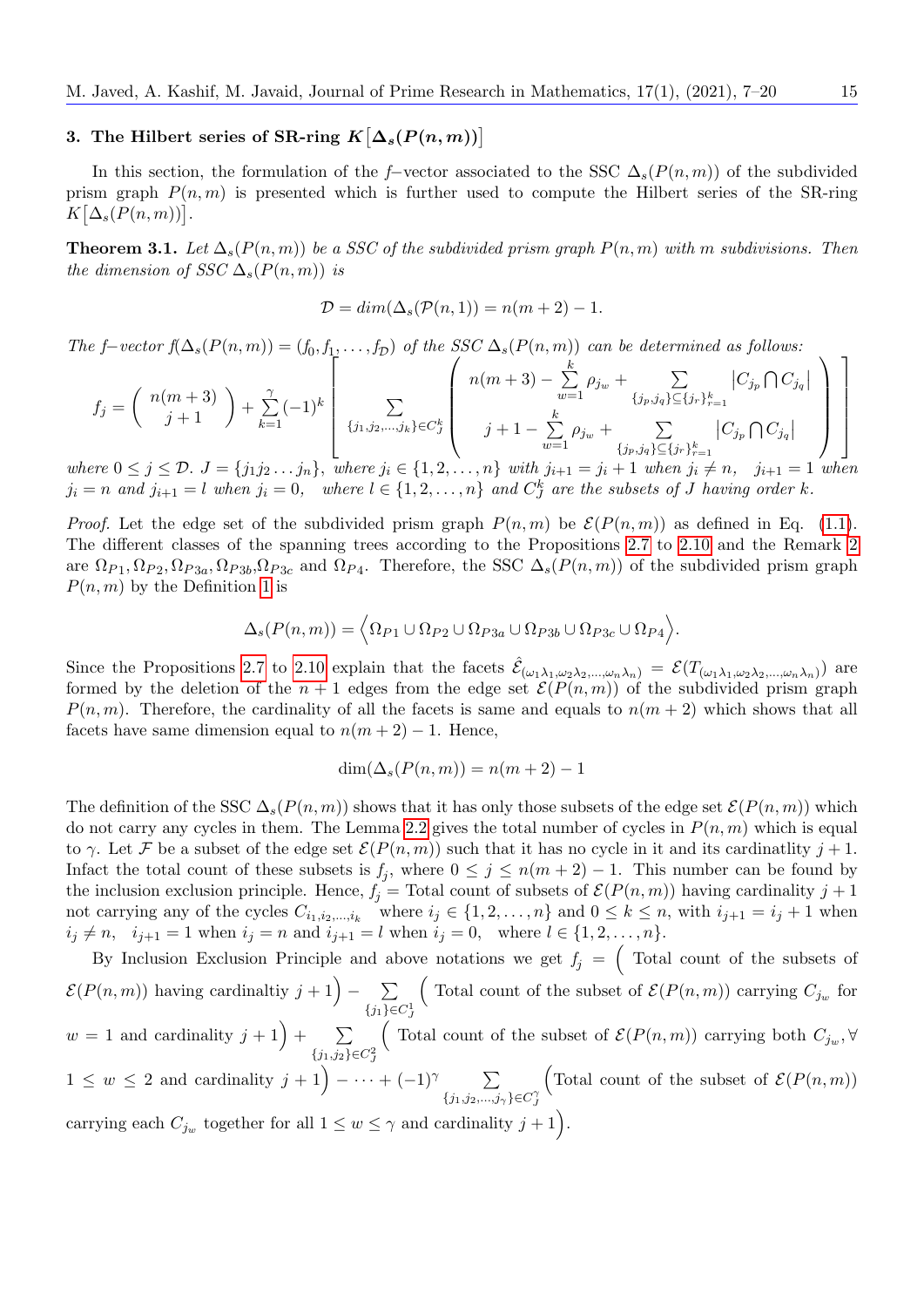This implies that

$$
f_{j} = \begin{pmatrix} n(m+3) \\ j+1 \end{pmatrix} - \begin{bmatrix} \sum_{\{j_{1}\}\in C_{j}^{1}} {n(m+3) - \rho_{j_{1}}} \\ j+1-\rho_{j_{1}} \end{bmatrix} + \begin{bmatrix} n(m+3) - \sum_{w=1}^{2} \rho_{j_{w}} + \sum_{\{j_{p},j_{q}\}\subseteq\{j_{r}\}_{r=1}^{2}} |C_{j_{p}} \cap C_{j_{q}}| \\ \sum_{\{j_{1},j_{2}\}\in C_{j}^{2}} {n(m+3) - \sum_{w=1}^{2} \rho_{j_{w}} + \sum_{\{j_{p},j_{q}\}\subseteq\{j_{r}\}_{r=1}^{2}} |C_{j_{p}} \cap C_{j_{q}}|} \\ \sum_{\{j_{1},j_{2},\dots,j_{\gamma}\}\in C_{j}^{2}} {n(m+3) - \sum_{w=1}^{2} \rho_{j_{w}} + \sum_{\{j_{p},j_{q}\}\subseteq\{j_{r}\}_{r=1}^{2}} |C_{j_{p}} \cap C_{j_{q}}|} \\ \sum_{\{j_{1},j_{2},...,j_{\gamma}\}\in C_{j}^{2}} {n(m+3) - \sum_{w=1}^{2} \rho_{j_{w}} + \sum_{\{j_{p},j_{q}\}\subseteq\{j_{r}\}_{r=1}^{2}} |C_{j_{p}} \cap C_{j_{q}}|} \end{pmatrix}.
$$

This implies

$$
f_{j} = {n(m+3) \choose j+1} + \sum_{k=1}^{n} (-1)^{k} \left[ \sum_{\{j_{1},j_{2},...,j_{k}\} \in C_{j}^{k}} \left( \begin{array}{c} n(m+3) - \sum_{w=1}^{k} \rho_{j_{w}} + \sum_{\{j_{p},j_{q}\} \subseteq \{j_{r}\}_{r=1}^{k}} |C_{j_{p}} \cap C_{j_{q}}| \\ j_{r} + \sum_{w=1}^{k} \rho_{j_{w}} + \sum_{\{j_{p},j_{q}\} \subseteq \{j_{r}\}_{r=1}^{k}} |C_{j_{p}} \cap C_{j_{q}}| \end{array} \right) \right].
$$

In the following example, the above theorem is applied on the subdivided prism graph  $P(3, 1)$ .

**Example 1.** Let  $\Delta_s(P(3,1))$  be a SSC of the subdivided prism graph with  $m = 1$  subdivisions, then the  $dim(\Delta_s(P(3,1,1)) = 8$  and  $\gamma = 3^2 + 3 + 2 = 14$ . Therefore, f–vector  $f(\Delta_s(P(3,1,1)) = (f_0, f_1, \ldots, f_8)$ and

$$
f_{j} = \begin{pmatrix} 12 \\ j+1 \end{pmatrix} - \begin{bmatrix} \sum_{\{j_{1}\}\in C_{j}^{1}} \begin{pmatrix} 12 - \rho_{j_{1}} \\ j+1 - \rho_{j_{1}} \end{pmatrix} \end{bmatrix}
$$
  
+ 
$$
\begin{bmatrix} \sum_{\{j_{1},j_{2}\}\in C_{j}^{2}} \begin{pmatrix} 12 - \sum_{w=1}^{2} \rho_{j_{w}} + \sum_{\{j_{p},j_{q}\}\subseteq\{j_{r}\}_{r=1}^{2}} |C_{j_{p}} \cap C_{j_{q}}| \\ j+1 - \sum_{w=1}^{2} \rho_{j_{w}} + \sum_{\{j_{p},j_{q}\}\subseteq\{j_{r}\}_{r=1}^{2}} |C_{j_{p}} \cap C_{j_{q}}| \end{bmatrix} \end{bmatrix}
$$
  
- ... +  $(-1)^{14}$ 
$$
\begin{bmatrix} \sum_{\{j_{1},j_{2},...,j_{14}\}\in C_{j}^{14}} \begin{pmatrix} 12 - \sum_{w=1}^{12} \rho_{j_{w}} + \sum_{\{j_{p},j_{q}\}\subseteq\{j_{r}\}_{r=1}^{14}} |C_{j_{p}} \cap C_{j_{q}}| \\ j+1 - \sum_{w=1}^{12} \rho_{j_{w}} + \sum_{\{j_{p},j_{q}\}\subseteq\{j_{r}\}_{r=1}^{14}} |C_{j_{p}} \cap C_{j_{q}}| \end{bmatrix} \end{bmatrix}
$$

where  $0 \leq j \leq 8$ .

In the following theorem, the Hilbert series of the SR-ring  $K[\Delta_s(P(n,m))]$  associated to the SSC of the subdivided prism graph  $P(n, m)$  is computed using Theorem [3.1](#page-8-1).

**Theorem 3.2.** Let  $\Delta_s(P(n,m))$  be the SSC of the subdivided prism graph  $P(n,m)$ . Then the Hilbert series  $\hbar_{\chi}(A)$  of the SR-ring  $K[\Delta_{s}(P(n,m))]$  is given as follows:

$$
\hbar\left(K[\Delta_s(P(n,m))],\chi\right) = 1 + \sum_{j=0}^{\mathcal{D}} \frac{\binom{n}{j+1}\chi^{j+1}}{(1-\chi)^{j+1}} + \sum_{j=0}^{\mathcal{D}} \sum_{t=1}^{\mathcal{D}} (-1)^t \left[ \sum_{\{j_1,i_2,\ldots,j_k\} \in C_j^k} \left( n(m+3) - \sum_{w=1}^t \rho_{j_w} + \sum_{\{j_p,j_q\} \subseteq \{j_r\}_{r=1}^t} |C_{j_p} \cap C_{j_q}| \right) \right] \frac{\chi^{j+1}}{(1-\chi)^{j+1}}.
$$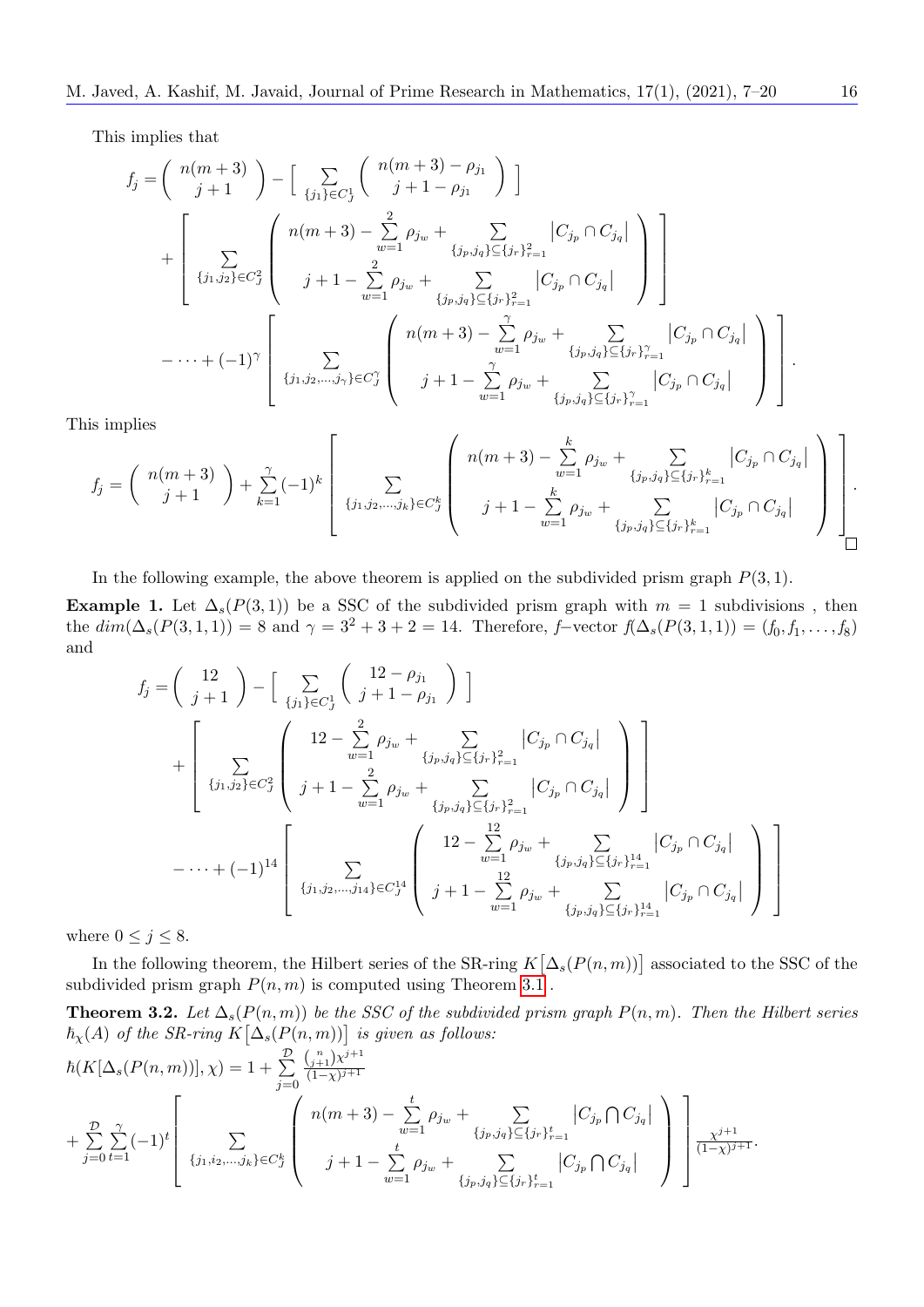*Proof.* Let  $\Delta$  be a SC with  $f$ –vector  $f(\Delta) = (f_0, f_1, \ldots, f_{\mathcal{D}})$  and dimension  $\mathcal{D}$ . Then by [\[3\]](#page-12-2), the Hilbert series of the SR-ring  $K[\Delta]$  is given as follows:

$$
\hbar(K[\Delta], \chi) = 1 + \sum_{j=0}^{\mathcal{D}} \frac{f_j \chi^{j+1}}{(1 - \chi)^{j+1}}.
$$

The required result is obtained by substituting the values of f−vector from Theorem [3.1](#page-8-1) in above expression.  $\Box$ 

#### <span id="page-10-0"></span>4. The facet ideal  $I_{\mathcal{F}}(\Delta_s(P(n,m)))$  and its associated primes

In this section, all the associated primes of the facet ideal  $I_{\mathcal{F}}(\Delta_s(P(n,m)))$  associated to the SSC  $\Delta_s(P(m, n, 1))$  of the subdivided prism graph  $P(n, m)$  are computed.

**Lemma 4.1.** If  $\Delta_s(P(n,m))$  be the SSC of the subdivided prism graph  $P(n,m)$ , then

$$
I_{\mathcal{F}}(\Delta_s(P(n,m))) = (\{x_{11}, x_{21}, x_{31}, \dots, x_{n1}\}) \cap \left(\bigcap_{1 \leq \lambda \leq n} (x_{\lambda 1} x_{\lambda 3} x_{(\lambda-1)(m+3)})\right)
$$

$$
\bigcap \left(\bigcap_{\lambda \in \{0,1,2,\dots,n-1\}} (x_{\lambda 1} x_{\lambda 2} x_{(\lambda-1)2})\right) \cap \left(\bigcap_{1 \leq \lambda \leq n,3 \leq i \leq (m+3)-j} (x_{\lambda i} x_{\lambda(i+j)})\right)
$$

$$
\bigcap \left(\{x_{\lambda 1}\}_{\lambda=1}^n \setminus \{\{x_{i1}\}\bigcup\{x_{i3} x_{(i-1)(m+3)}\}\}\right).
$$

*Proof.* Let us consider the SSC  $\Delta_s(P(m,n,1))$  of subdivided prism graph  $P(n,m)$  having n successive cycles. Let  $I_{\mathcal{F}}(\Delta_s(P(n,m)))$  be the facet ideal associated to the SSC  $\Delta_s(P(n,m))$ . It is well known from [\[10\]](#page-13-3) that the mvc (minimal vertex cover) of the SSC  $\Delta_s$  and mp (minimal prime ideal) of  $\Delta$  have 1 − 1 correspondence. Hence the mvc of the  $\Delta_s(P(n,m))$  will provide the primary decomposition of the facet ideal  $I_{\mathcal{F}}(\Delta_s(P(n,m)))$ . Using the definition of  $\Delta_s(P(n,m))$  and Propositions [2.7](#page-6-1) to [2.10](#page-7-4) we get  ${e_{\lambda_1}}$  for all  $\lambda \in \{1, 2, 3, ..., n\}$  as mvc of  $\Delta_s(P(n,m))$  with  ${e_{\lambda_1}} \notin C_i$ ,  $\forall i \in \{1, 2, ..., n\}$  as  ${e_{\lambda_1}} \in C_i$  $\hat{\mathcal{E}}_{(\omega_1\lambda_1,\omega_2\lambda_2,...,\omega_n\lambda_n)}$  for any  $\omega_\eta \in \{1,2,...,n\}$  and  $\lambda_\eta \in \{1,2,3,...,(m+3)\}$ . Also,  $\{e_{\lambda 1},e_{\lambda 3},e_{(\lambda-1)(m+3)}\}$ and  $\{e_{\lambda 1}, e_{\lambda 2}, e_{(\lambda-1)2}\}\$  with  $\lambda \in \{0, 1, 2, \ldots, n-1\}$  are mvc of  $\Delta_s(P(n,m))$  as at least one of the member of the sets  $\{e_{\lambda 1}, e_{\lambda 3}, e_{(\lambda-1)(m+3)}\}$  and  $\{e_{\lambda 1}, e_{\lambda 2}, e_{(\lambda-1)2}\}$  belongs to  $\hat{\mathcal{E}}_{(\omega_1\lambda_1,\omega_2\lambda_2,\dots,\omega_n\lambda_n)}$ . Moreover,  $\{e_{\lambda i}, e_{\lambda(i+j)}\}$ where  $1 \leq \lambda \leq n$  and  $3 \leq i \leq (m+3)-j$  and  $\{e_{\lambda 1}\}_{\lambda=1}^n \setminus \{e_{i1} \bigcup \{e_{i3}, e_{(i-1)(m+3)}\}\$  are also minimal vertex covers of  $\Delta_s(P(n,m))$  because they have non empty intersection with  $\hat{\mathcal{E}}_{(\omega_1\lambda_1,\omega_2\lambda_2,\dots,\omega_n\lambda_n)}$ . This completes the proof.  $\Box$ 

#### <span id="page-10-1"></span>5. The Cohen-Macaulay Characterization of the SR-ring  $K[\Delta_s(P(m, m, 1))]$

The following section describes the Cohen-Macaulay characterization of the SR-ring  $K[\Delta_s(P(n,m))]$ . The definition in [\[11\]](#page-13-4) will be helpful in sequel.

**Definition 2.** [\[11\]](#page-13-4) Let I be a monomial ideal such that  $G(I) = \{g_1, g_2, \ldots, g_t\}$  is an ordered system of generators. Then I is said to have linear residuals if  $\text{Res}(I_v) = \{w_1, w_2, \ldots, w_{v-1}\}$  such that it is minimally generated by linear monomials,  $\forall$  1  $\leq v \leq t$  when

$$
w_k = \frac{m_v}{\gcd(m_k, m_v)}.
$$

The authors in [\[11\]](#page-13-4) presented a criteria for a pure SC  $\Delta$  to be Cohen Macaulay.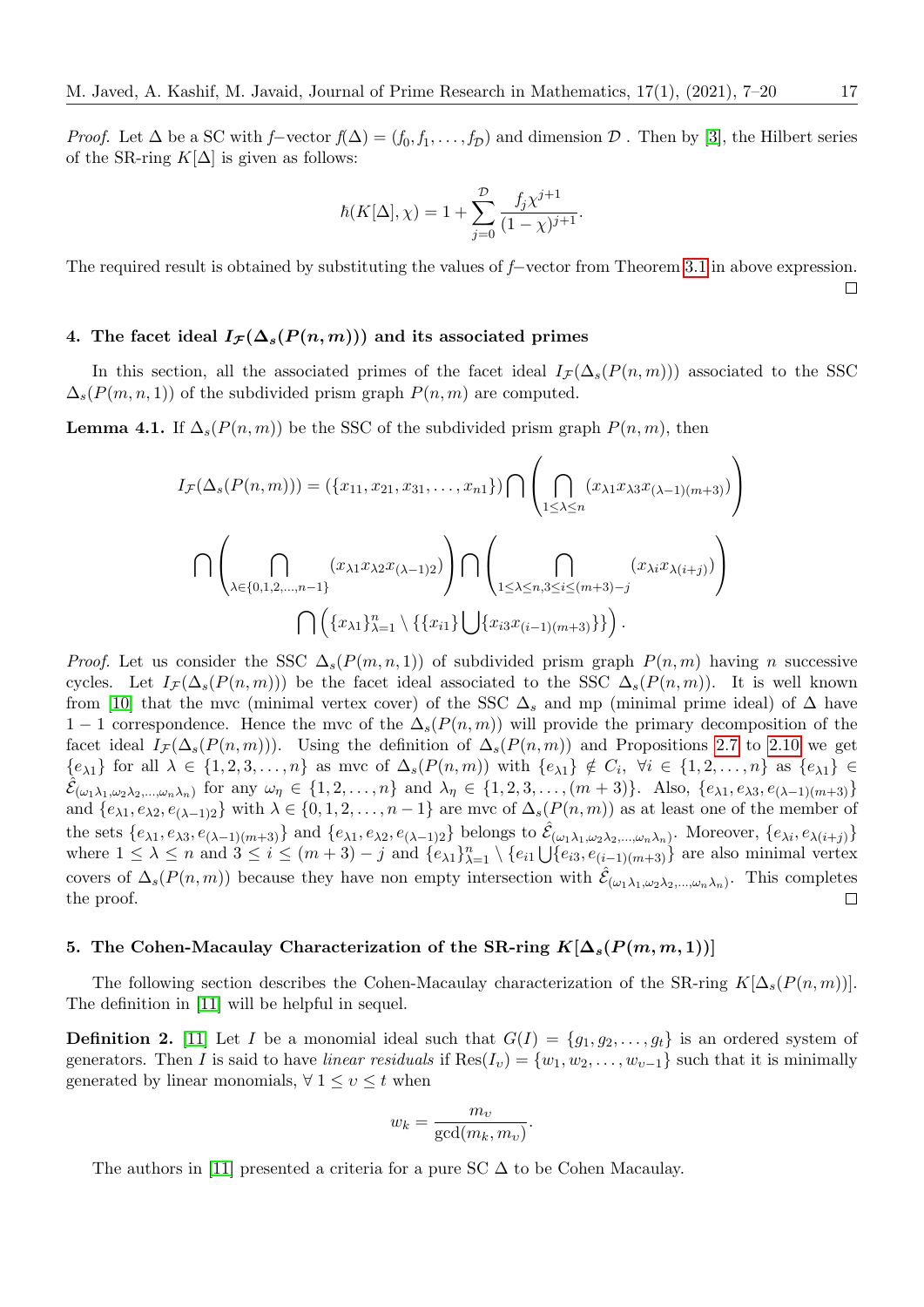<span id="page-11-0"></span>**Theorem 5.1.** [\[11\]](#page-13-4) Let  $\Delta$  be a pure SC  $\Delta$  of dimension D over a finite set [n]. If its facet ideal  $I_{\mathcal{F}}(\Delta)$  has linear residuals, then the Stanley-Reisner ring k[ $\Delta$ ] is Cohen Macaulay.

**Theorem 5.2.** The SR-ring K[ $\Delta_s(P(n,m))$ ] associated to the SSC  $\Delta_s(P(n,m))$  of the subdivided prism qraph  $P(n, m)$  is Cohen-Macaulay.

*Proof.* To prove that SR-ring  $K[\Delta_s(P(n,m))]$  is Cohen-Macaulay, we will prove that the facet ideal  $I_{\mathcal{F}}(\Delta_s(P(n,m)))$ has linear residuals in  $S = k[y_{11}, y_{12}, y_{13}, \ldots, y_{1(m+3)}, y_{21}, y_{22}, y_{23}, \ldots, y_{2(m+3)}, \ldots, y_{n1}, y_{n2}, y_{n3}, \ldots, y_{n(m+3)}]$ using Theorem [5.1.](#page-11-0) Since the spanning tress of the subdivided prism graph  $P(n, m)$  are given by:

$$
s(P(n,m)) = \Omega_{P1} \cup \Omega_{P2} \cup \Omega_{P3a} \cup \Omega_{P3b} \cup \Omega_{P3c} \cup \Omega_{P4}.
$$

Therefore, the SSC of  $P(n, m)$  is

<span id="page-11-1"></span>
$$
\Delta_s(P(n,m)) = \left\langle \hat{\mathcal{E}}_{(\omega_1\lambda_1,\omega_2\lambda_2,\dots,\omega_n\lambda_n)} \right\rangle
$$

where,  $\hat{\mathcal{E}}_{(\omega_1\lambda_1,\omega_2\lambda_2,\dots,\omega_n\lambda_n)} = \{ \mathcal{E}(P(n,m)) \setminus \{e_{\omega_1\lambda_1},e_{\omega_2\lambda_2},\dots,e_{\omega_n\lambda_n}\} | \hat{\mathcal{E}}_{(\omega_1\lambda_1,\omega_2\lambda_2,\dots,\omega_n\lambda_n)} \in s(P(n,m)) \}.$  Hence, the facet ideal of  $\Delta_s(P(n,m))$  is

$$
I_{\mathcal{F}}(\Delta_s(P(n,m))) = \Big(y_{\hat{\mathcal{E}}_{(\omega_1\lambda_1,\omega_2\lambda_2,\ldots,\omega_n\lambda_n)}} \mid \hat{\mathcal{E}}_{(\omega_1\lambda_1,\omega_2\lambda_2,\ldots,\omega_n\lambda_n)} \in s(P(n,m))\Big).
$$

The facet ideal  $I_{\mathcal{F}}(\Delta_s(P(n,m)))$  is a monomial ideal with degree of each monomial equal to  $n(m+2)-1$ . The product of all variables in S other than  $y_{\omega_1\lambda_1}, y_{\omega_2\lambda_2}, \ldots, y_{\omega_n\lambda_n}$  gives the monomials in  $I_{\mathcal{F}}(\Delta_s(P(n,m)))$ . Now we will prove that the facet ideal  $I_{\mathcal{F}}(\Delta_s(P(n,m)))$  has linear residuals according to the orders of its monomials given as follows:

$$
\left\{ y_{\hat{\mathcal{E}}_{(\omega_1\lambda_1,\omega_2\lambda_2,\dots,\omega_n\lambda_n)}} \mid \hat{\mathcal{E}} = \mathcal{E}(P(n,m)) \setminus \{e_{\alpha_1\lambda_1}, e_{\alpha_2\lambda_2}, \dots, e_{\alpha_n\lambda_n}\} \cup \{e_{\omega_12}\}\right\},
$$
\n(5.1)

where  $\alpha_1, \ldots, \alpha_n, \omega_1 \in \{1, 2, \ldots, n\}$  and  $\lambda_1, \lambda_2, \ldots, \lambda_n \in \{3, 4, \ldots, (m+3)\}.$ 

$$
\{y_{\hat{\mathcal{E}}_{(\omega_1\lambda_1,\omega_2\lambda_2,\dots,\omega_n\lambda_n)}}\mid \hat{\mathcal{E}} = \mathcal{E}(P(n,m))\setminus \{e_{\beta_1\varsigma_1},e_{\alpha_1\lambda_1},\dots,e_{\alpha_n\lambda_n}\}\cup \{e_{\omega_12},e_{\omega_22}\}\},\
$$

where  $\alpha_1, \ldots, \alpha_n, \omega_1, \omega_2 \in \{1, 2, \ldots, n\}, \ \beta_1 \in \{1, \ldots, \omega_n\}$  and  $\zeta_1, \lambda_1, \lambda_2, \ldots, \lambda_n \in \{3, 4, \ldots, (m+3)\}.$ . . . ,

$$
\{y_{\hat{\mathcal{E}}_{(\omega_1\lambda_1,\omega_2\lambda_2,\ldots,\omega_n\lambda_n)}}\mid \hat{\mathcal{E}}=\mathcal{E}(P(n,m))\setminus\{e_{\alpha_1\lambda_1}\}\cup\{e_{\omega_12},e_{\omega_22},\ldots,e_{\omega_n2}\}\},\
$$

where  $\alpha_1, \omega_1, \omega_2, \ldots, \omega_n \in \{1, 2, \ldots, n\}$  and  $\lambda_1 \in \{3, 4, \ldots, (m+3)\}.$ 

$$
\{y_{\hat{\mathcal{E}}_{(\omega_1\lambda_1,\omega_2\lambda_2,\dots,\omega_n\lambda_n)}}\mid \hat{\mathcal{E}}=\mathcal{E}(P(n,m))\setminus \{e_{\beta_1\varsigma_1},e_{\alpha_1\lambda_1},\dots,e_{\alpha_n\lambda_n}\}\cup \{e_{\omega_11}\}\cup \{e_{\omega_12}\}\}
$$

where  $\alpha_1, \ldots, \alpha_n, \omega_1 \in \{1, 2, \ldots, n\}, \ \beta_1 \in \{1, 2, \ldots, \omega_{n-1}, \omega_n\}$  and  $\zeta_1, \lambda_1, \lambda_2, \ldots, \lambda_n \in \{3, 4, \ldots, (m+3)\}.$ 

$$
\{y_{\hat{\mathcal{E}}_{(\omega_1\lambda_1,\omega_2\lambda_2,\dots,\omega_n\lambda_n)}}\mid \hat{\mathcal{E}}=\mathcal{E}(P(n,m))\setminus\{e_{\beta_1\varsigma_1},e_{\alpha_1\lambda_1},\dots,e_{\alpha_n\lambda_n}\}\cup\{e_{\omega_11},e_{\omega_21}\}\cup\{e_{\omega_12},e_{\omega_22}\}\},\
$$

where  $\alpha_1, \ldots, \alpha_n, \omega_1, \omega_2 \in \{1, 2, \ldots, n\}, \ \beta_1 \in \{1, 2, \ldots, \omega_{n-1}, \omega_n\}$  and  $\varsigma_1, \lambda_1, \lambda_2, \ldots, \lambda_n \in \{3, 4, \ldots, (m+3)\}.$ . . . ,

$$
\{y_{\hat{\mathcal{E}}_{(\omega_1\lambda_1,\omega_2\lambda_2,\dots,\omega_n\lambda_n)}}\mid \hat{\mathcal{E}}=\mathcal{E}(P(n,m))\setminus\{e_{\omega_11},\dots,e_{\omega_{n-1}1}\}\cup\{e_{\omega_12},\dots,e_{\omega_{n-1}2}\}\cup\{e_{\alpha_1\lambda_1}\}\},\
$$

where  $\alpha_1, \omega_1, \omega_2, \ldots, \omega_n \in \{1, 2, \ldots, n\}$  and  $\lambda_1 \in \{3, 4, \ldots, (m+3)\}.$ 

In Eq. [\(5.1\)](#page-11-1), the monomials  $\{y_{\hat{\mathcal{E}}_{(\omega_1\lambda_1,\omega_2\lambda_2,\dots,\omega_n\lambda_n)}} \mid \hat{\mathcal{E}} = \mathcal{E}(P(n,m)) \setminus \{e_{\alpha_1\lambda_1},\dots,e_{\alpha_n\lambda_n}\} \cup \{e_{\omega_12}\}\$ , where  $\{\alpha_1,\ldots,\alpha_n,\omega_1\in\{1,2,\ldots,n\}\$  and  $\lambda_1,\lambda_2,\ldots,\lambda_n\in\{3,4,\ldots,(m+3)\}\}$  have the following pattern: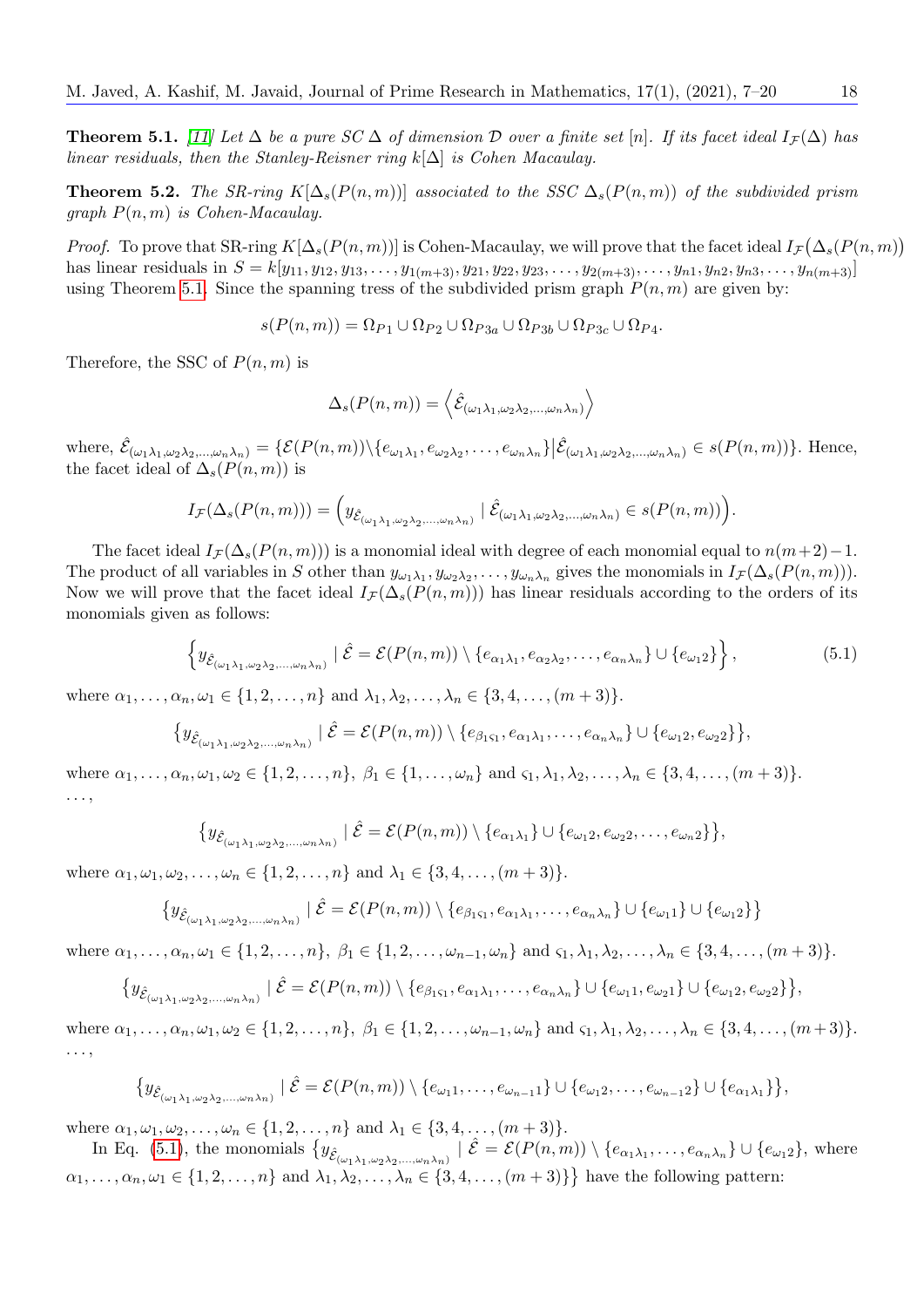$y_{\hat{\mathcal{E}}_{(11,21,...,n1,12,22,...,(n-1)2,\omega_n\lambda_n)},\ldots,y_{\hat{\mathcal{E}}_{(11,21,...,n1,12,\omega_2\lambda_2,32,...,(n-1)2,n2,\omega_n\lambda_n)}},y_{\hat{\mathcal{E}}_{(11,21,...,n1,\omega_1\lambda_1,22,...,(n-1)2,n2,\omega_n\lambda_n)}}$ where  $\lambda_t \in \{3, 4, \ldots, (m+3)\}\$ and  $1 \leq \omega_t \leq n$ . Similarly, the other monomials in [5.1.](#page-11-1) Now substituting

$$
\text{Res}(y_{\hat{\mathcal{E}}_{(\omega_1\lambda_1,\omega_2\lambda_2,\dots,\omega_n\lambda_n)}}) = \left\{ \frac{y_{\hat{\mathcal{E}}_{(\omega_1\lambda_1,\omega_2\lambda_2,\dots,\omega_n\lambda_n)}}}{\text{gcd}(m_t, y_{\hat{\mathcal{E}}_{(\omega_1\lambda_1,\omega_2\lambda_2,\dots,\omega_n\lambda_n)}})} \right\}
$$

where  $m_t$  proceeds  $y_{\hat{\mathcal{E}}_{(\omega_1\lambda_1,\omega_2\lambda_2,\dots,\omega_n\lambda_n)}}$  with respect to the order in Eq [\(5.1\)](#page-11-1). In Res( $y_{\hat{\mathcal{E}}_{(\omega_1\lambda_1,\omega_2\lambda_2,\dots,\omega_n\lambda_n)}}$ ) substituting  $\lambda = n$  gives,

$$
\text{Res}(y_{\hat{\mathcal{E}}_{(11,21,\ldots,n1,12,22\ldots,(n-1)2,\omega_n\lambda_n)}}) = \left\{\frac{y_{\hat{\mathcal{E}}_{(11,21,\ldots,n1,12,22\ldots,(n-1)2,\omega_n\lambda_n)}}}{\gcd(m_t,y_{\hat{\mathcal{E}}_{(11,21,\ldots,n1,12,22\ldots,(n-1)2,\omega_n\lambda_n)}})}\right\}
$$

Here  $m_t$  are all the monomials having the form  $y_{\hat{\mathcal{E}}_{(\omega_1\lambda_1,\omega_2\lambda_2,\dots,\omega_n\lambda_n)}}$  in S, where  $\lambda_t \neq n$  &  $\omega_n = 3, 4, \dots, (m+3)$ . Since  $y_{\hat{\mathcal{E}}_{(11,21,\dots,n1,12,22\dots,(n-1)2,\omega_n\lambda_n)}}$  and  $m_t$  have difference at only one point. Therefore, there are only linear terms in  $\text{Res}(y_{\hat{\mathcal{E}}_{(11,21,\ldots,n1,12,22\ldots,(n-1)2,\omega_n\lambda_n})})$ . This shows that only the linear monomials generate the  $\text{Res}(y_{\hat{\mathcal{E}}_{(11,21,\ldots,n1,12,22\ldots,(n-1)2,\omega_n\lambda_n})})$  minimally. Following the similar procedure, the order of all the monomials in Eq. [\(5.1\)](#page-11-1) of the facet ideal  $I_{\mathcal{F}}(\Delta_s(P(n,m)))$  ensures that  $\text{Res}(y_{\hat{\mathcal{E}}_{(\omega_1\lambda_1,\omega_2\lambda_2,\dots,\omega_n\lambda_n})})$  has only linear monomials for all  $y_{\hat{\mathcal{E}}_{(\omega_1\lambda_1,\omega_2\lambda_2,\dots,\omega_n\lambda_n)}} \in I_{\mathcal{F}}(\Delta_s(P(n,m)))$ . Hence, the facet  $I_{\mathcal{F}}(\Delta_s(P(n,m)))$  has linear residuals, and by Theorem [5.1](#page-11-0)  $\Delta_s(P(n,m))$  is Cohen-Macaulay.

#### 6. Conclusions

The current paper debates on combinatorial properties related to spanning trees of a subdivided prism graph  $P(n, m)$  and explores certain algebraic attributes of spanning simplicial complex associated to the prism graph  $P(n, m)$ . Here, we conclude the article with some future perspectives for study and related limits.

- The work done here can be discussed for some other classes of simple, finite and connected graphs.
- The computation of spanning trees of an arbitrary graph  $G$  is an NP-hard problem, and therefore, exploring the current work for a general class of simple, finite and connected graph is a hard problem to work on.

#### Acknowledgement:

The authors would like to express their honest appreciation to the referees for their valuable comments, which led to a improved manuscript.

#### References

- <span id="page-12-0"></span>[1] Harary, F. (1994). Graph theory. MA: Addison-Wesley.
- <span id="page-12-1"></span>[2] Herzog, J., & Hibi, T. (2009). Monomial Algebra. Springer-Verlag, New York Inc.
- <span id="page-12-2"></span>[3] Villarreal, R. H. (2001). Monomial algebras. Dekker, New York.
- <span id="page-12-3"></span>[4] Anwar, I., Raza, Z., & Kashif, A. (2015). Spanning simplicial complexes of uni-cyclic graphs. Algebra Colloquium,  $22(4)$ , 707–710.
- <span id="page-12-4"></span>[5] Kashif, A., Raza, Z., & Anwar, I. (2014). On the algebraic study of spanning simplicial complex of r-cycles graphs  $G_{n,r}$ . ARS Combinatoria, 115, 89–99.
- <span id="page-12-5"></span>[6] Kashif, A., Raza, Z., & Anwar, I. (2020). Algebraic characterization of the SSC  $\Delta_s(\mathcal{G}_{n,r}^1)$ . Journal of Combinatorial Mathematics and Combinatorial Computing, 110, 157–170.

.